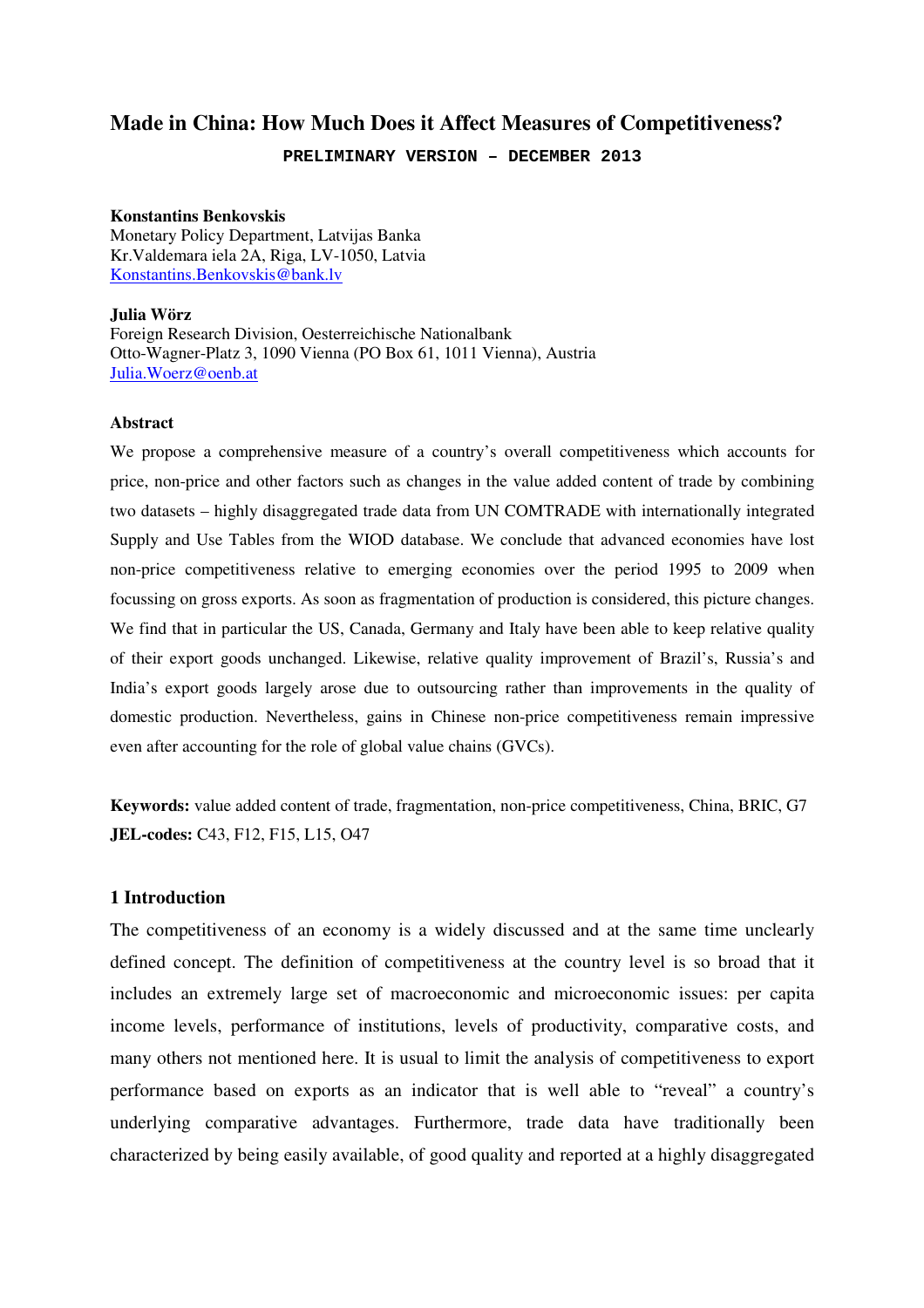level which allows to analyse dynamics of market shares, extensive and intensive margins, unit values etc. As a consequence, the most common definition of competitiveness is narrowed down to reflecting a country's ability to sell goods measured in gross terms rather than in value added terms (which would correspond to the common measurement of domestic output via GDP). While we do not dispute that competitiveness should reflect a country's competence in producing goods for the world market – in line with the OECD's definition: "Competitiveness is a measure of a country's advantage or disadvantage in selling its products in international markets" – we claim that this competence should be measured in value added terms, i.e. net of foreign value added embodied in intermediate inputs.

Otherwise, such an approach would ignore both the increasing global integration of production and shifts in geographical patterns of production chains. In an economically integrated world characterized by global production chains, the following issues obtain crucial importance for a correct assessment of competitiveness: how big is the country's value added share in the products it sells in international markets? What happens to country's competitiveness if its value added share changes over time as a result of changes in international fragmentation? Some recent case studies suggest that share of domestic value added could be very small for certain countries and certain products (see for example the famous iPod example analysed by Linden et al., 2009). Internationalization of production leads to a diminishing domestic component in the production of exports. Therefore data on (gross) export flows is no more an adequate representative of a country's own ability to produce goods for the world market and hence competitiveness.<sup>1</sup> Our approach in this paper makes an attempt to overcome this problem by combining data from two sources. Similar to traditional analyses, we also make full use of highly disaggregated trade data as summarized for all countries and all products in the UN Comtrade database. We extract export data at the most detailed 6-digit HS level, thus our analysis is based on more than 5,000 products for each possible pair of trading partners in the world. However, we make further use of the recently constructed World Input-Output database (WIOD, see Timmer et al., 2012), which covers 27 EU countries and 13 other major countries in the world for the period from 1995 to 2009. By combining the two, we are able to assess the impact of global value chains (GVCs) on competitiveness. Our approach has several advantages: similar to traditional analyses of

<sup>&</sup>lt;sup>1</sup> A more philosophical question relates to the ability of a country to engage in international production chains, which can also be seen as a country's own achievement in terms of competitiveness. Nevertheless, from a welfare point of view, the value added produced in the country is relevant, hence we consider the value-added concept of competitiveness adopted in this paper as the appropriate concept for the derivation of policy recommendations.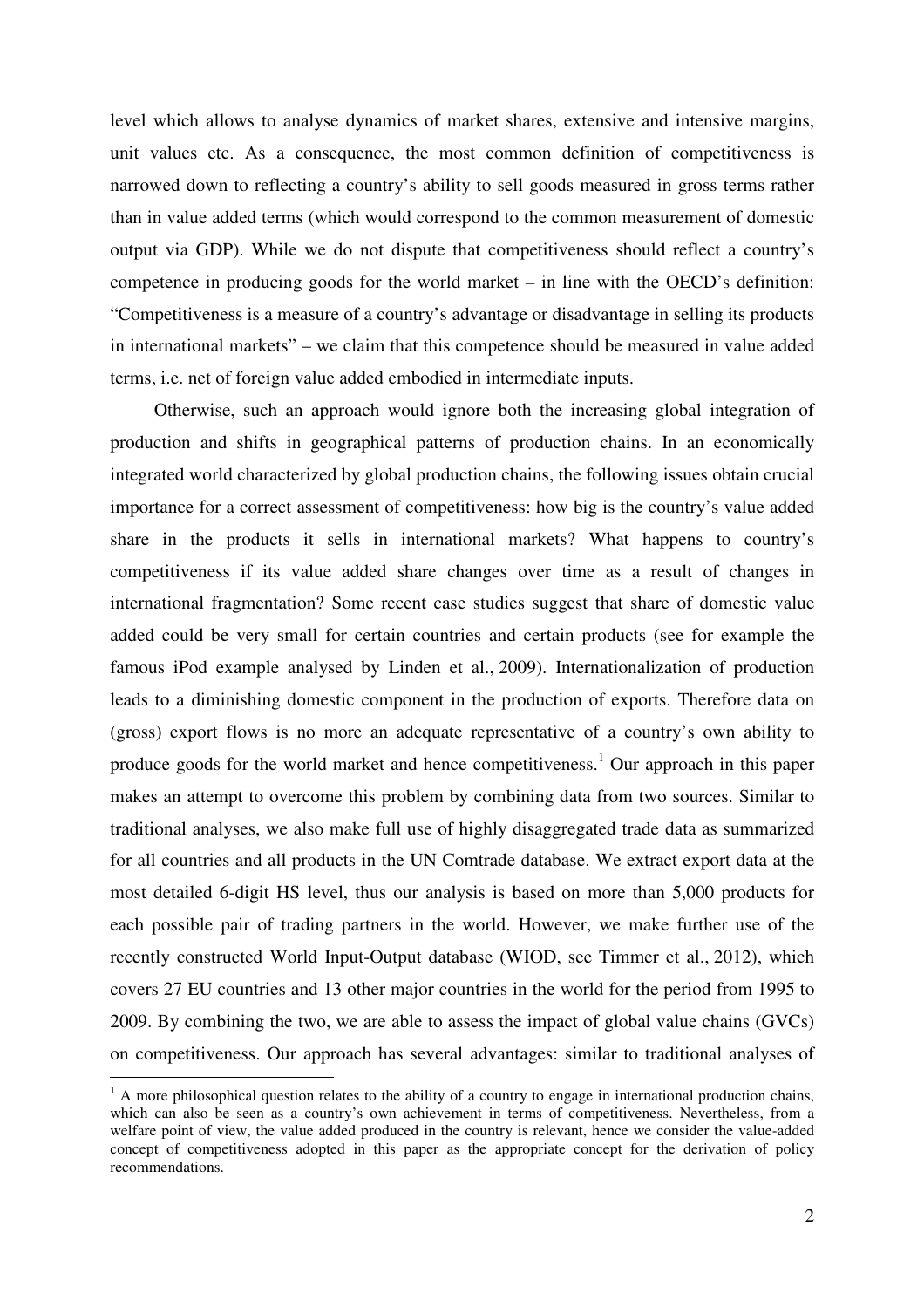competitiveness we also derive a comprehensive index of competitiveness. Thus, we arrive at a simple tool that can easily be used to inform policy makers on changes in a country's competitiveness over time and its standing relative to its competitors. However, unlike traditional measures, our index is not a black box but yields by construction a decomposition of overall competitiveness into individual contributions from underlying factors. We distinguish between price and non-price factors, extensive margin, shifts in global demand structure, changes in the set of competitors and shifts in global production chains.

Our starting point is the decomposition of export market share changes recently developed by Benkovskis and Wörz (2013). The abovementioned paper proposes a theoretical framework to explain gains and losses in export market share by their price and non-price determinants. According to the empirical analysis, non-price factors (e.g. quality and taste) play the dominant role in explaining the competitive gains of BRIC countries and the concurrent decline in the G7's share of world exports. Although the indicator is a useful tool to measure a country's non-price competitiveness, it can be significantly affected by shifts in international production chains. Imagine the situation when the final assembly of a highquality product is moved from US to China. The trade data will report a significant increase in China's exports, both in value and volume terms accompanied by a growing export price. Despite a very low domestic value added content in the production of China's exports of the high-quality product this situation will be interpreted as a rise in China's non-price competitiveness and decline in the US non-price competitiveness. This may lead to wrong policy conclusions while our index makes such shifts in national value-added explicit.

The paper proceeds as follows: Section 2 motivates the use of two data sources in analysing competitiveness and discusses virtues and drawback of each source. Section 3 describes the methodology in detail, while section 4 reports the results and section 5 concludes.

#### **2 Joining two data sources – why and how?**

Joining trade data with input-output data is not new in the literature. For example, various vintages of the Global Trade Analysis Project (GTAP) database contain country input-output tables and bilateral international trade data by industry for several benchmark years, with the latest database offering data for 129 regions, 57 commodities and two reference years, 2004 and 2007 (Narayanan et al., 2012). Daudin et al. (2011), Johnson and Noguera (2012), and Koopman et al. (2010) use this data to measure value-added trade. The more recently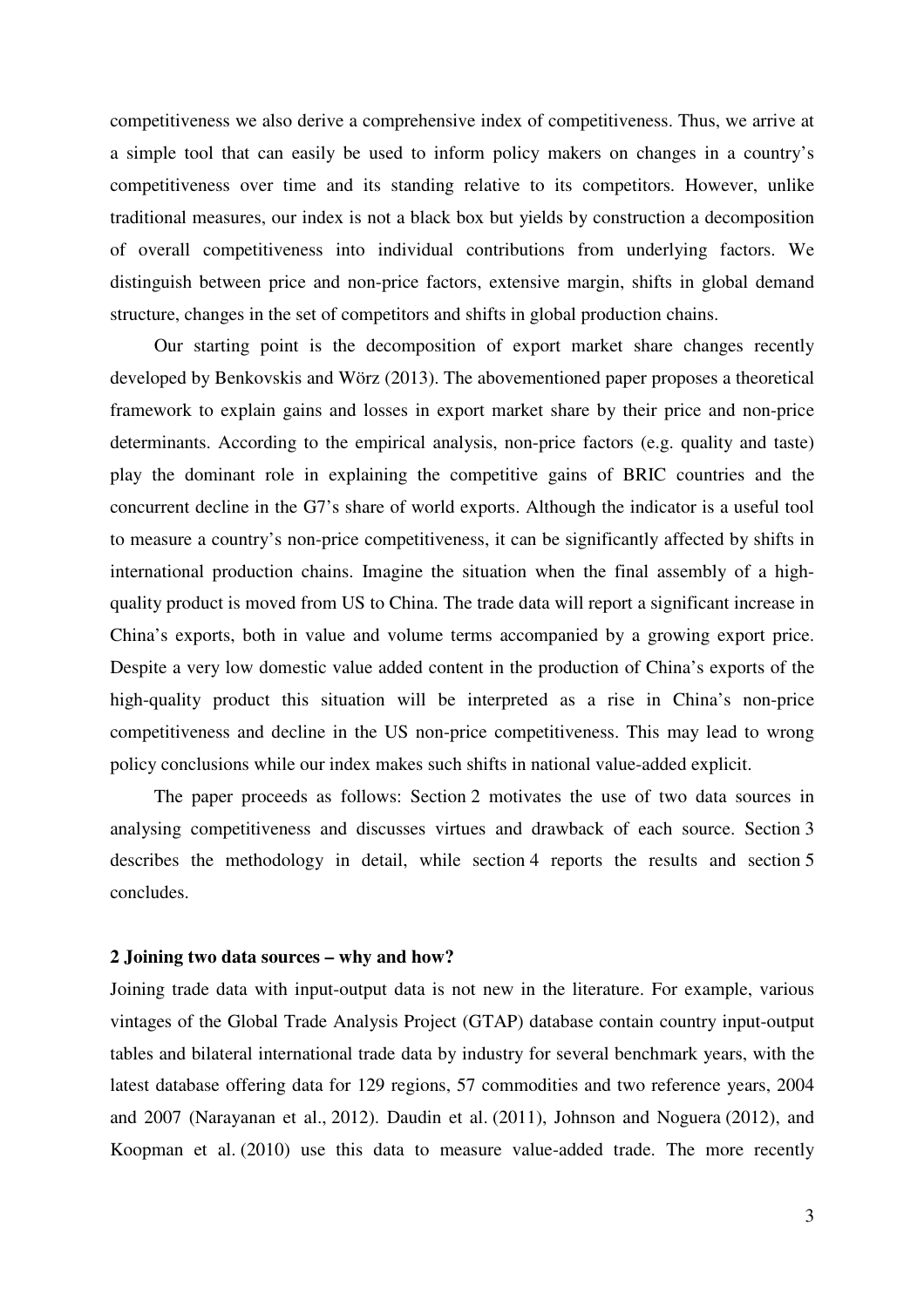established World Input-Output Database (WIOD) combines information from national supply and use tables, National Accounts time series on industry output and final use, and bilateral trade in goods and services for a 40 countries, 59 commodities and over a time-series from 1995 to 2009 (see Timmer et al., 2012 for more details). We will make use of this dataset, even though our paper differs substantially from both approaches. In short, we combine WIOD data despite its high level of aggregation with bilateral commodity trade data on the most disaggregate level. This is similar to Koopman et al. (2010) who also use the most detailed level of disaggregation to identify intermediate goods; however, we do it for a different reason. We need disaggregate trade data to interpret unit values as prices of crossborder transactions.

There is another distinction between our paper and the vast literature on vertical specialisation: disaggregated trade data remains our main source of information, while inputoutput data serves as a useful extension. We want to retain the numerous virtues of very detailed commodity trade data – high degree of harmonization across countries, timeliness, world-wide coverage, availability of price information (unit values) – as these features make disaggregated trade data a natural choice for the assessment of a country's competitiveness. Our recently proposed decomposition of changes in export market shares (see Benkovskis and Wörz, 2013) is based on UN Comtrade data using the six-digit level of the Harmonized System (HS) introduced in 1996 (5,132 products). The import dataset contains annual data on imports of 188 countries from 236 countries between 1996 and 2011.<sup>2</sup>

The use of highly detailed trade data allows to disentangle price and non-price drivers of export market share changes; however, the use of trade data also implies several limitations. One of those is the disregard of international production fragmentation, which may alter the assessment of a country's performance on external markets dramatically. The WIOD data, although available for a considerably smaller set of countries (40 countries, including all EU-27 members), a much lower level of disaggregation (59 products according to CPA classification), and a significant time lag (offering only annual data between 1995 and 2009), can fill this gap.

The data from WIOD gives us an opportunity to calculate the share of country *k* in the production of good *g* exported by country *c* using the inverse Leontieff transformation, which

<sup>&</sup>lt;sup>2</sup> Since our theoretical framework is developed from consumer's utility maximization problem we analyse changes in export market shares using information on import data of partner countries. This has the further advantage that import data is often better reported, especially since the majority of world imports is still flowing into advanced economies with better reporting systems.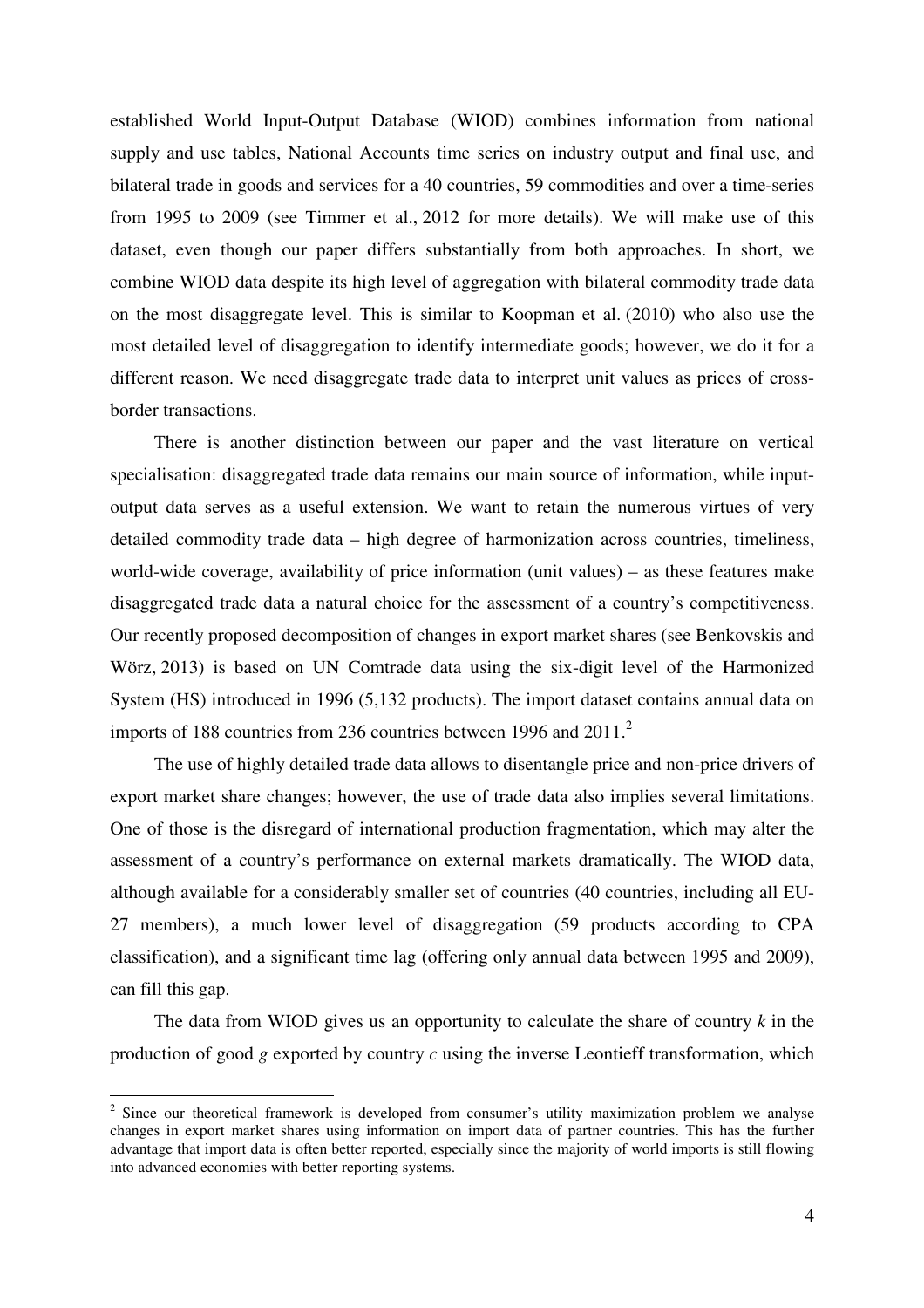allows to switch from gross export market share changes (decomposed in Benkovskis and Wörz, 2013) to value-added export market share changes. Thus, we will be able to infer something about the performance of domestic producers (not exporters) on external markets, which should improve our understanding of strong and weak sides of a country.

The lower level of disaggregation in WIOD imposes some difficulties, however, and we need to assume an equal structure of value added for all HS 6-digit level products within a broad CPA category. This is a very strong assumption, but we have no other options for a broad analysis on a macro level. Another limitations is the lower country coverage (now calculations can be done for 40 exporter and producer countries instead of 236), but this is an acceptable limitation for us as we are primarily interested in the competitiveness of the world's major exporters, and especially in the performance of EU members which are fully covered in WIOD. A final limitation is given by the time dimension as WIOD data ends at 2009 (which, perhaps, was not the most typical year in the economic history). In normal times, one can assume that global production structures do not change much within a few years. Thus, we will also make this assumption.

## **3 Comprehensive, GVC-compatible index of competitiveness**

This section describes the methodology to evaluate the performance of a country's producers on external markets, which is largely built on our recently developed decomposition of changes in gross export market shares (see Benkovskis and Wörz, 2013, see Appendix, section A.1, for a brief description of decomposition). We extend this approach to include also the effects of international fragmentation of production in the decomposition. We first distinguish between gross export market shares and the global market share of value-added exports. Second, we split changes in market shares of value-added exports into six components (instead of five as in Benkovskis and Wörz, 2013): extensive margin, price competitiveness, non-price competitiveness, change in the set of competitors, shifts in demand structure, and a new term which captures shifts in a country's integration in global production chains.

## **3.1. Value-added export market share**

The international fragmentation of production changed the nature of the international economy dramatically and gross exports are no longer a valid indicator of a country's competitiveness. In the majority of cases, the goods exported by a specific country are only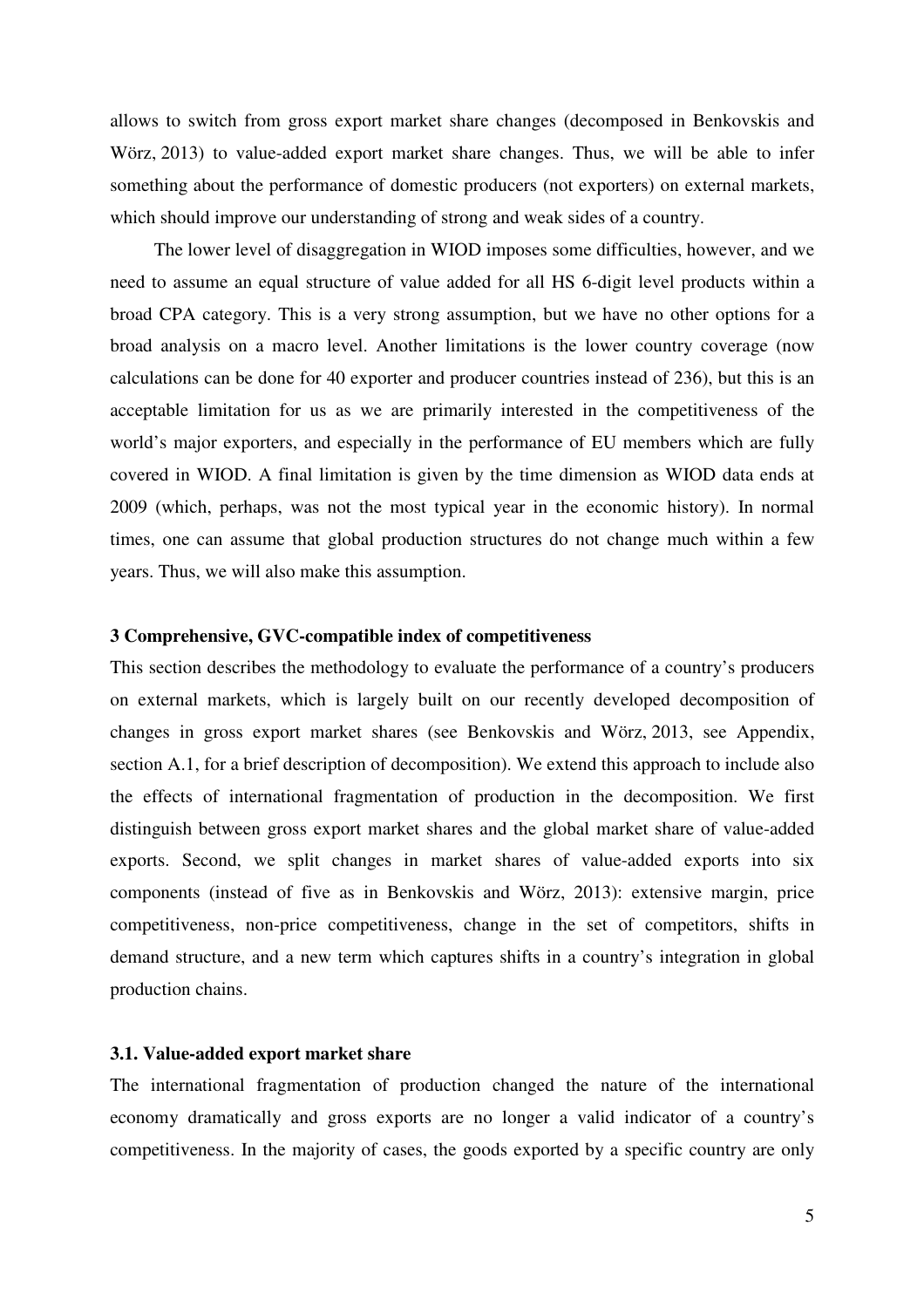partly produced domestically, but sometimes the fraction of domestic value added is very small. This calls for a refined indicator which is able to capture competitiveness-relevant features of the ongoing fragmentation process. In this paper, we propose to focus on market shares of value-added exports, i.e. gross exports corrected for the fraction of foreign value added.

Hummels et al. (2001) provide one of the first systematic evidences on vertical specialisation and measure the value of imported inputs embodied in exported goods. This approach misses an important part of vertical specialisation chain, however, as one country's exports may be used as inputs into another country's production of export goods. Recently, Daudin et al. (2011), Johnson and Noguera (2012), and Koopman et al. (2010) proposed new approaches to assess value-added trade.

Two important measures introduced by Koopman et al. (2010) are worth being mentioned here. The first one is called "value added in gross exports" (*VAS*, closely related to value added in trade, as named by Stehrer, 2012) that simply decomposes gross exports by producers:

$$
VAS = V \cdot B \cdot X = V \cdot (I - A)^{-1} \cdot X,
$$
\n
$$
V = \begin{bmatrix} V_1 & 0 & \cdots & 0 \\ 0 & V_2 & \cdots & 0 \\ \vdots & \vdots & \ddots & \vdots \\ 0 & 0 & \cdots & V_K \end{bmatrix}, \quad V_r = u \left( I - \sum_s A_{sr} \right), \quad X = \begin{bmatrix} diag(X_1) & 0 & \cdots & 0 \\ 0 & diag(X_2) & \cdots & 0 \\ \vdots & \vdots & \ddots & \vdots \\ 0 & 0 & \cdots & diag(X_K) \end{bmatrix},
$$
\n(1)

*K <sup>K</sup> diag X* L

L

J

*V* L

where *VAS* is *K*×*KN* matrix that provide disaggregated value added by producer country in gross exports for each exporting country and sector, *K* is the number of countries and *N* is number of sectors. *V* is *K*×*KN* block-diagonal matrix, *Vr* is 1×*N* direct value-added coefficient vector and each element gives the share of direct domestic value added in total output of country *r* in each sector ( $r = 1,..., K$ ). Input-output coefficients are comprised in the *KN*×*KN* matrix *A*, which is constructed from the *N*×*N* blocks *Ars*. Those blocks contain information on intermediate use by country *s* of the goods produced in country *r*. *X* is a *KN*×*KN* diagonal matrix of gross exports, and  $X_r$  is a  $N \times 1$  vector of country *r*'s exports by sector. Finally, *B* is the Leontieff inverse matrix  $B = (I - A)^{-1}$ , and *u* is a 1×*N* unity vector. So, the *VAS* measure captures all upstream sectors' contributions to value added in gross exports.

The second measure is termed "value-added exports" (*VAX*). It is closely related to value added in gross exports (*VAS*), but differs insofar as it reflects how a country's exports are used by importers. As defined by Koopman et al. (2010, p.9), value-added exports "... is the value-added generated by a country but absorbed by another country". This is given by: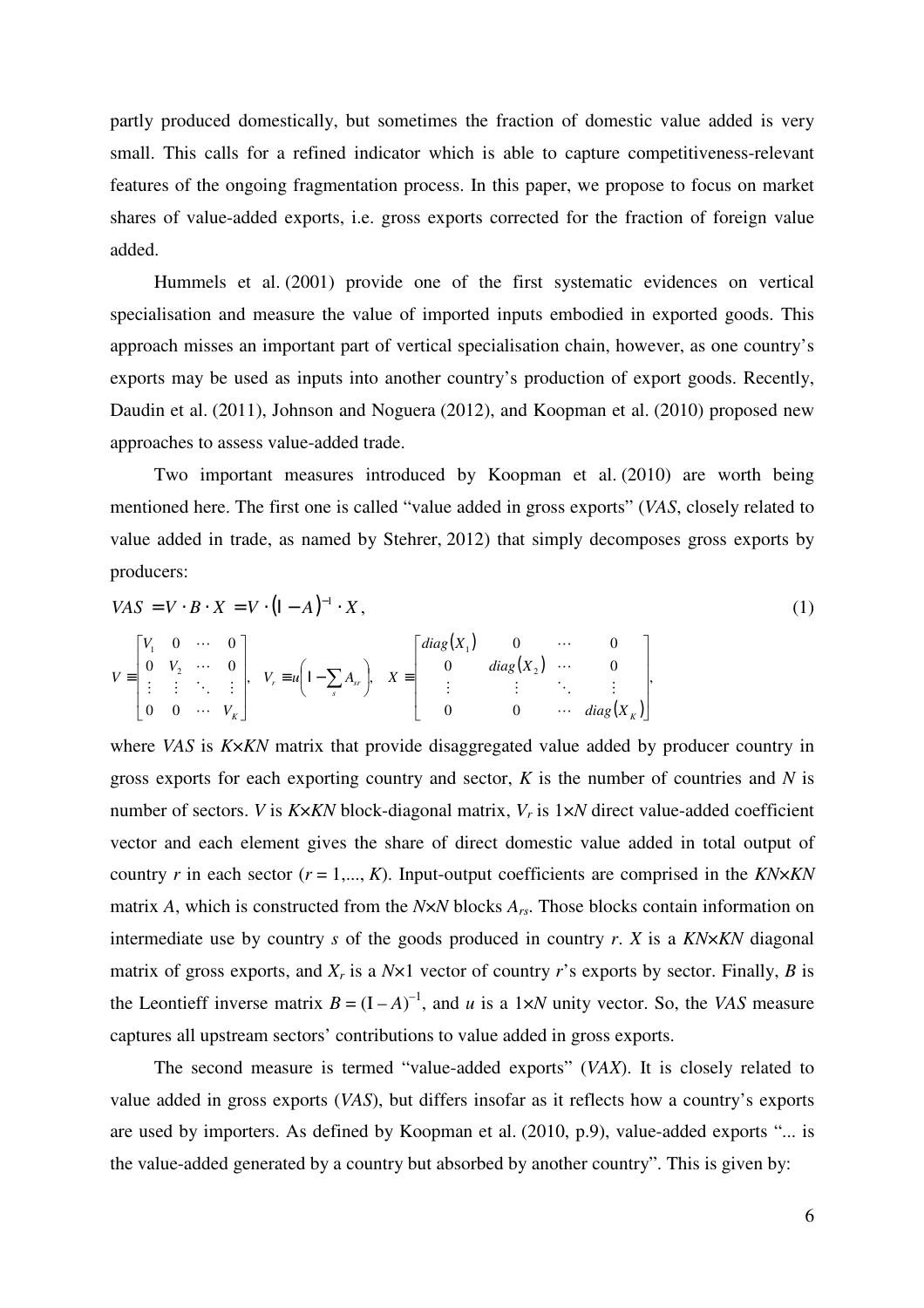$$
VAX = \hat{V} \cdot B \cdot Y = \hat{V} \cdot (I - A)^{-1} \cdot Y,
$$
  
\n
$$
\hat{V} = \begin{bmatrix} \hat{V}_1 & 0 & \cdots & 0 \\ 0 & \hat{V}_2 & \cdots & 0 \\ \vdots & \vdots & \ddots & \vdots \\ 0 & 0 & \cdots & \hat{V}_K \end{bmatrix}, \quad \hat{V}_r = diag(V_r),
$$
\n(2)

where *VAX* is *K*×*KN* matrix that provides disaggregated value added by producer country in final consumption for each country and each sector. *Y* is the *KN*×*K* final demand matrix. It contains blocks *Ysr*, which is the *N*×1 final demand vector that gives demand in country *r* for final goods shipped from country *s*.

Although similar, the two indicators (*VAS* and *VAX*) give slightly different results, as *VAS* focuses on gross exports – thus including exports and intermediate goods and therefore double-counting some value-added activities – while *VAX* focuses on final use, including the a country's demand for its own production (which is given by the diagonal element of *VAX;* Koopman et al., 2010, suggest that these elements should be replaced by zero).

Despite these rather clear conceptual underpinnings, we face a difficult choice in the empirical implementation: Should we use highly detailed trade data (i.e. rely on *VAS*) or more aggregated, but double-accounting-free final demand data (basing our indicator on *VAX*). The main advantage when using data on gross export flows available from commodity trade statistics is that we can work with detailed trade data, which allows us to get information on prices (unit values) and volumes. This information allows us to identify the contribution of price and non-price factors for the overall performance of value-added exports (similar to Benkovskis and Wörz, 2013). Obvious drawbacks of this choice are the complete lack of data on trade in services on the one hand and double-counting due to exports of intermediate products on the other hand. In contrast, with final demand data we avoid the double-counting problem and we can include information on services. However, we will not be able to study price and non-price contributions due to the lack of detailed price and volume data.

In this paper we propose to use the *VAS* indicator from equation (1), although we modify it such that we avoid double-counting. Double-counting occurs when a country provides value added in exports of intermediate products that are used in the production of other (final) export goods. We presume that this problem can be avoided by analysing only gross exports of final use products. Since we obtain trade data at a very fine level of disaggregation, we can exclude exports of intermediate products (according to the BEC classification) and focus on products for final use. Still, final use of domestic goods and of services is missing. However, this does not imply that service sectors are excluded from the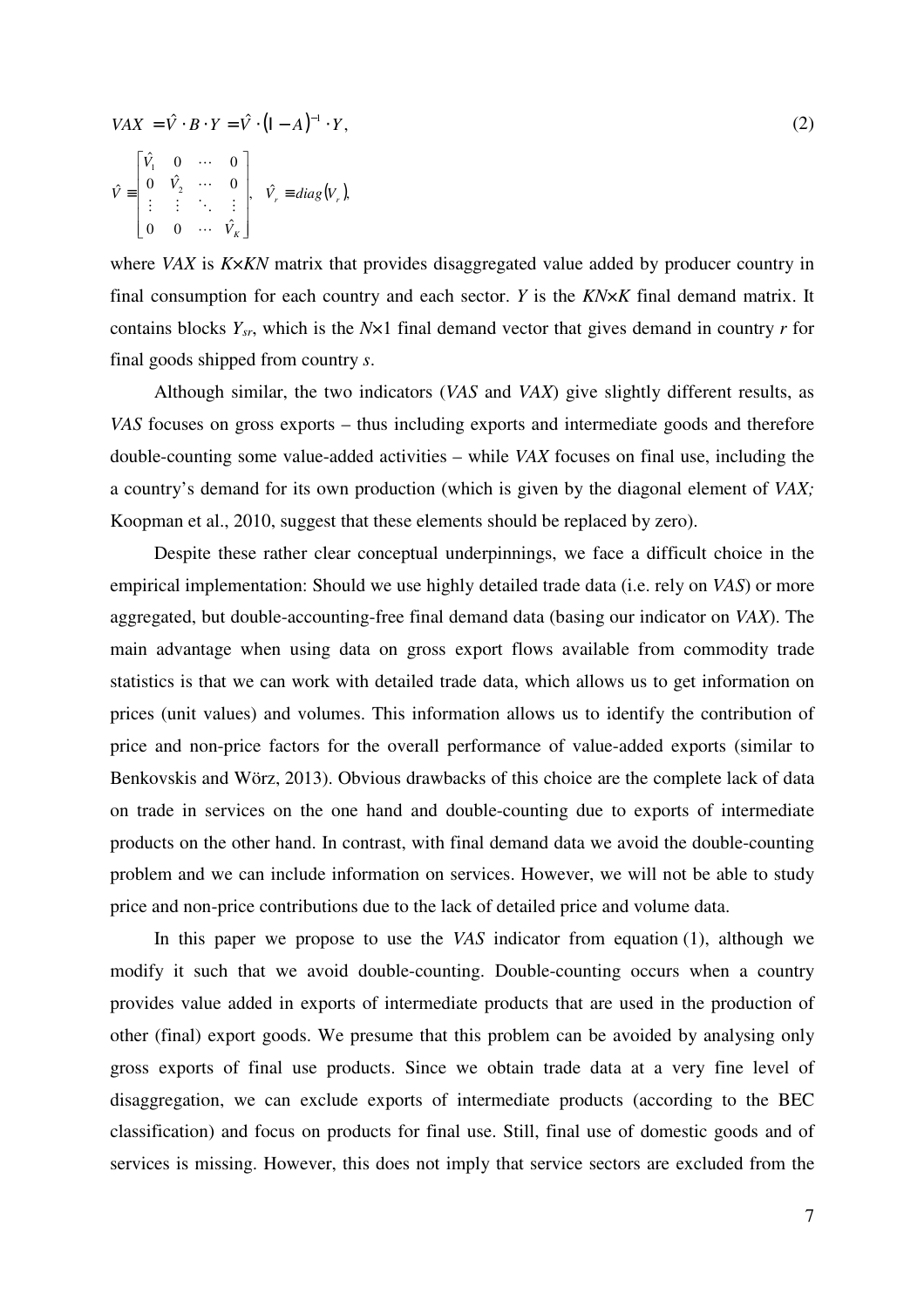analysis as such, as we will assess an indirect value-added of services sectors in final use of commodities.

Summarizing the discussion above, in building our comprehensive index we propose to solve the problem of international fragmentation by relying on a country *k*'s market share changes in terms of value added in gross exports of final use products (VASF) rather than gross exports. Thus, we make use of the advantage of the *VAS* index insofar as we use highly disaggregated trade data for both, values and quantities to distinguish between price and nonprice factors. At the same time we avoid double counting by ignoring intermediate goods. Thus, our measure of value added market share is defined as follows:

$$
MS_{k,t}^{VASF} = \frac{\sum_{i \in I} \sum_{c \in C} \sum_{g \in G} P(i)_{g c, l} M(i)_{g c, l} V(k)_{g c, l}}{\sum_{v \in C} \sum_{i \in I} \sum_{g \in G} \sum_{c \in C} P(i)_{g c, l} M(i)_{g c, l} V(v)_{g c, l}} = \frac{\sum_{i \in I} \sum_{c \in C} \sum_{g \in G} P(i)_{g c, l} M(i)_{g c, l} V(k)_{g c, l}}{\sum_{i \in I} \sum_{c \in C} \sum_{g \in G} P(i)_{g c, l} M(i)_{g c, l}},
$$
\n(3)

where  $MS_{k,t}^{VASF}$  is VASF market share of a country *k*, *i* is a running index for importing countries,  $g$  denotes the final use product,  $c$  the exporting country and  $v$  stands for valueadded contributing countries. *M*(*i*)*gc*,*<sup>t</sup>* represents the quantity of country *i*'s final goods imports from exporting country *c* (or country *c*'s final gods exports to country *i*), while  $P(i)_{g,c,t}$  is the price of the respective trade flow.  $V(k)_{\nu c}$  stands for the share of country k in the production of a specific good *g* exported by country *c*. Note, that  $V(k)_{gc,t}$  includes both direct and indirect contributions of country *k*. The  $V(k)_{gct}$  is evaluated as an element of  $V \cdot (I - A)^{-1}$  from equation (1) assuming that the value-added structure of country *c*'s final exports does not depend on the respective destination. As mentioned in section 2,  $V(k)_{gc,t}$  is calculated from the WIOD database by assuming identical value added structure of all final use products *g* in the HS 6-digit classification falling within the same CPA category. Finally, *I*, *G* and *C* are the sets of importing countries, final use products, and exporting countries respectively whereby the latter set coincides with the set of producing countries. Therefore, the numerator of (1) shows the value-added of country *k* in total world's exports of final products, while the denominator represents total world exports of final goods.

#### **3.2. Intensive and extensive margins**

Having derived a country *k*'s world market share in value added terms, we then follow the framework of Benkovskis and Wörz (2013) and split changes in these market shares into the contributions arising from the extensive and the intensive margin: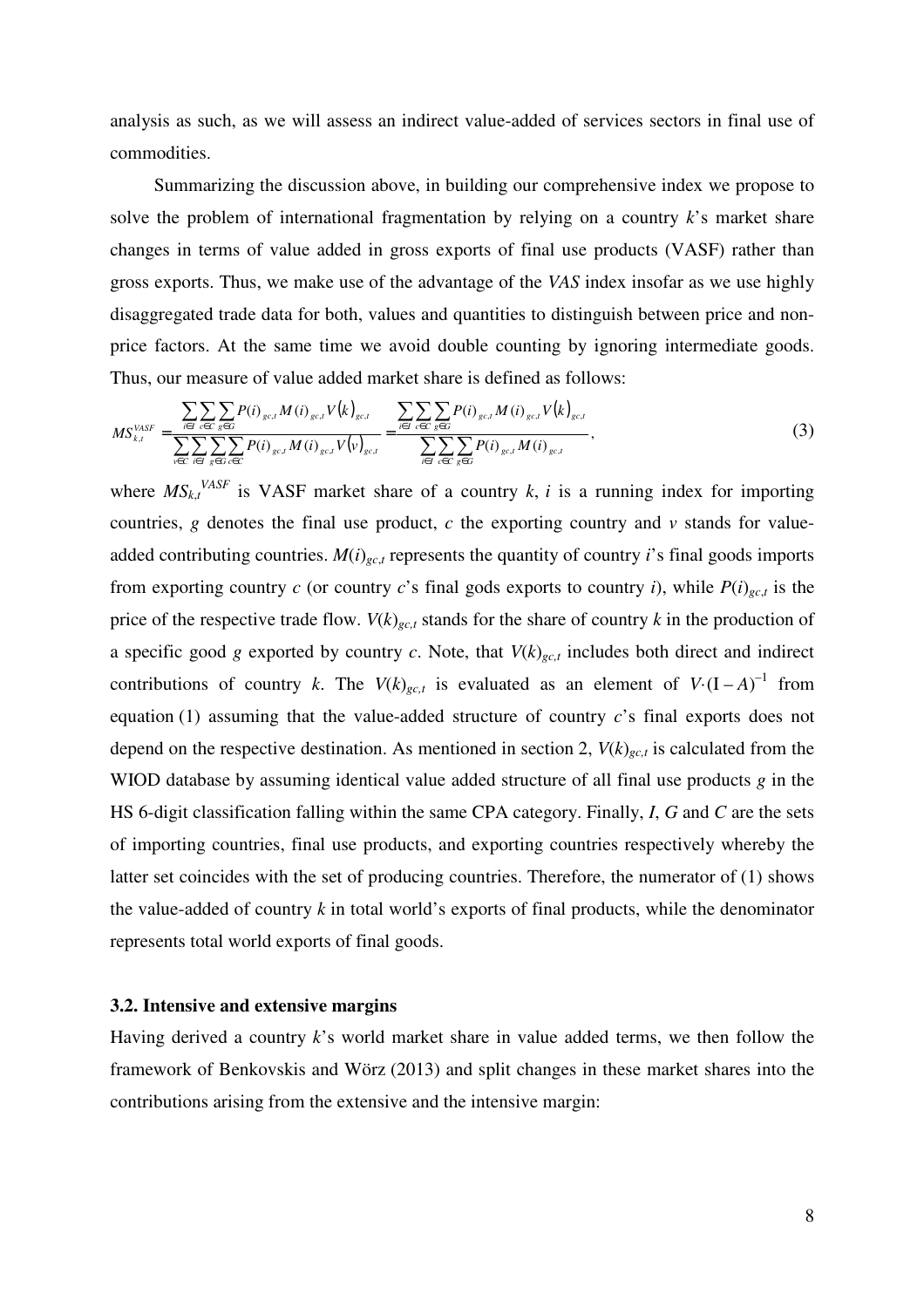$$
dMS_{k,t}^{VASF} = \frac{\sum_{i \in I} \sum_{c \in C} P(i)_{gc,t} M(i)_{gc,t} V(k)_{gc,t}}{\sum_{i \in I} \sum_{c \in C} \sum_{g \in G} P(i)_{gc,t-1} M(i)_{gc,t-1}} = dEM_{k,t}^{VASF} \times dIM_{k,t}^{VASF},
$$
\n
$$
dEM_{k,t}^{VASF} = \frac{\sum_{i \in I} \sum_{c \in C} P(i)_{gc,t} M(i)_{gc,t} V(k)_{gc,t}}{\sum_{i \in I} \sum_{c \in C} \sum_{g \in G} P(i)_{gc,t-1} M(i)_{gc,t-1} V(k)_{gc,t-1}} = dEM_{k,t}^{VASF} \times dIM_{k,t}^{VASF},
$$
\n
$$
dEM_{k,t}^{VASF} = \frac{\sum_{i \in I} \sum_{c \in C} \sum_{g \in G} P(i)_{gc,t} M(i)_{gc,t} V(k)_{gc,t}}{\sum_{i \in I} \sum_{c \in C} \sum_{g \in G} P(i)_{gc,t-1} M(i)_{gc,t-1} V(k)_{gc,t-1}},
$$
\n
$$
dIM_{k,t}^{VASF} = \frac{\sum_{i \in I} \sum_{c \in C} \sum_{g \in G(i)_{c,t+1}} P(i)_{gc,t} M(i)_{gc,t} V(k)_{gc,t}}{\sum_{i \in I} \sum_{c \in C} \sum_{g \in G} P(i)_{gc,t-1} M(i)_{gc,t-1} V(k)_{gc,t-1}},
$$
\n
$$
dIM_{k,t}^{VASF} = \frac{\sum_{i \in I} \sum_{c \in C} \sum_{g \in G(i)_{c,t+1}} P(i)_{gc,t} M(i)_{gc,t}}{\sum_{i \in I} \sum_{c \in C} \sum_{g \in G} \sum_{g \in G(i)_{c,t-1}} P(i)_{gc,t-1} M(i)_{gc,t-1} V(k)_{gc,t-1}},
$$
\n(4)

where  $dEM_{k,t}^{VASF}$  denotes extensive margin of the value added in gross exports of final goods market share changes,  $dIM_{k,t}^{VASF}$  the intensive margin,  $G(i)_{c,t,t-1}$  is the set of products shipped from country *c* to country *i* in both periods, *t* and *t*–1.

The extensive margin equation is similar to Feenstra's (1994) index accounting for changes import variety, although it is redefined for the value-added case. The extensive margin is defined in our case as the ratio of country *k*'s value added in traditional products to total value-added exports. Value added in traditional products is the value added in products exported by any country to any destination market in both periods *t* and *t*–1. The ratio decreases (increases) over time if the share of value added in disappeared products is smaller (greater) than the share of value added in newly exported products. In this case, the contribution of the extensive margin to changes in VASF market share is positive (negative). The intensive margin is obtained as the residual and simply represents the growth of country *k*'s value added in traditional products compared to growth of total world trade.

## **3.3. Further decomposition of the intensive margin**

We then proceed by decomposing the intensive margin into four factors: price-, and nonprice-factors, the effect of changes in the set of competitors and shifts in production chains. This is done by solving the consumer utility maximization problem of the importing country as in Broda and Weinstein (2006, see Appendix, section A.2 for technical details):

$$
dIM (i)^{VAST}_{k,t} = \underbrace{PP(i)^{VAST}_{k,t}}_{1} \underbrace{CC(i)^{VAST}_{2}}_{2} \underbrace{QQ(i)^{VAST}_{3}}_{3} \underbrace{VV(i)^{VAST}_{4}}_{4} =
$$
\n
$$
= \underbrace{\sum_{g \in G(i)_{k,t-1} \text{ ceC}} \sum_{\text{ceC}} \left( w(k,i)^{VAST}_{gct} \left( \frac \pi {\prod_{m \in C(i)_{gnt}} \pi(i)^{w(i)_{gm,t}}_{gm,t}} \right)^{1-\sigma(i)_{g}} \left( \frac {\prod_{m \in C(i)_{gnt}} \pi(i)^{w(i)_{gm,t}}_{gm,t}} {\prod_{j \in G} \prod_{m \in C(i)_{g}} \pi(i)^{w(i)_{jm,t}}_{jm,t}} \right)^{1-\gamma(i)} \right) \times
$$
\n
$$
(5)
$$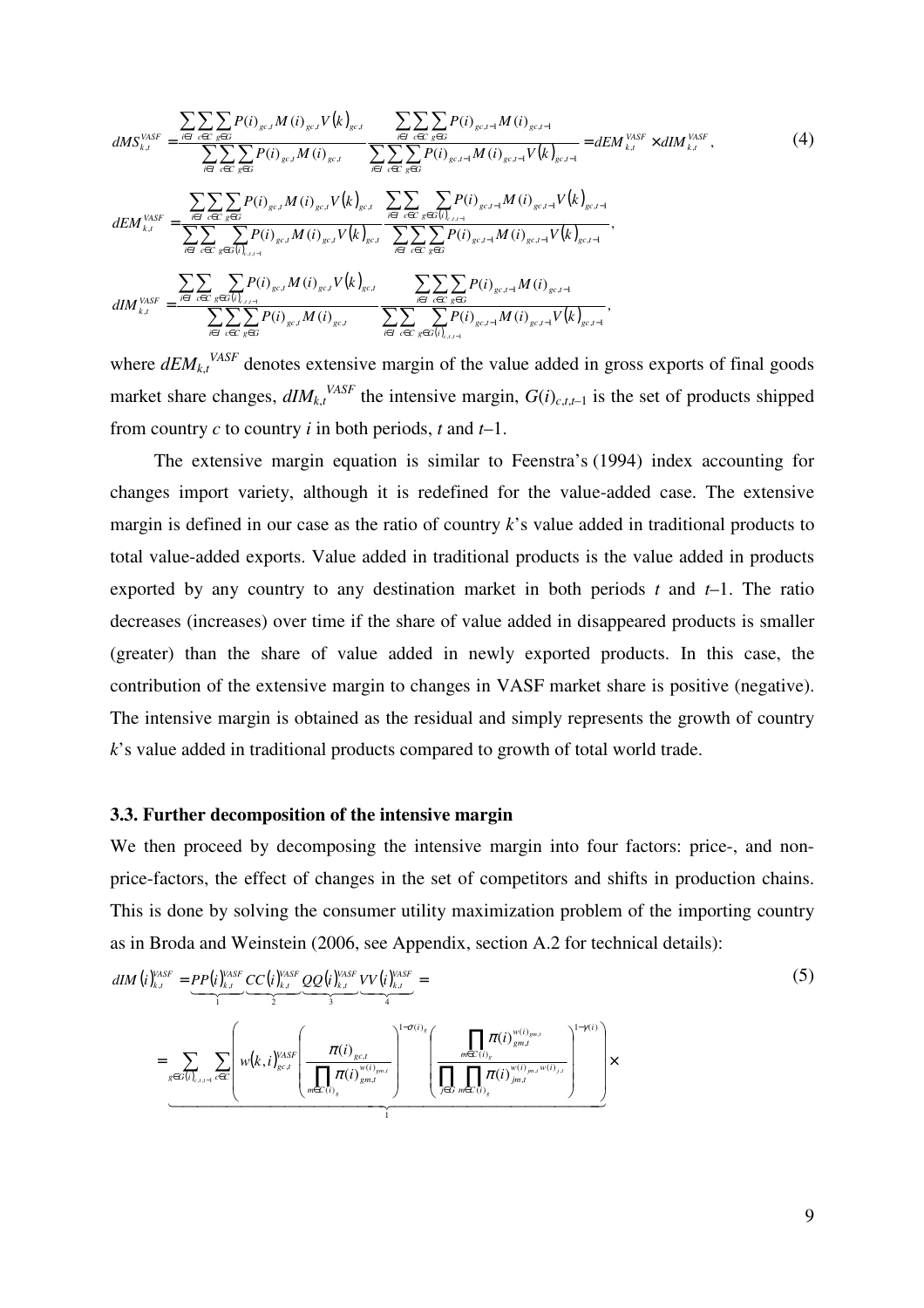$$
\times \sum_{g \in G(i)_{c,t-1}} \sum_{c \in C} \left( w(k,i)_{g \in J}^{VASF} \left( \frac{\lambda(i)_{g,t}}{\lambda(i)_{g,t-1}} \right)^{\frac{\gamma(i)-\sigma(i)_{g}}{1-\sigma(i)_{g}}} \prod_{j \in G} \left( \frac{\lambda(i)_{j,t}}{\lambda(i)_{j,t-1}} \right)^{\frac{(1-\gamma(i))w(i)_{j,t}}{1-\sigma(i)_{j}}} \right) \times \sum_{g \in G(i)_{c,t-1}} \sum_{c \in C} \left( w(k,i)_{g \in J}^{VASF} \frac{q(i)_{g \in J}}{\prod_{m \in C(i)_{g}} q(i)_{g m, J}} \left( \frac{\prod_{m \in C(i)_{g}} q(i)_{g m, J}}{\prod_{m \in C(i)_{g}} \prod_{m \in C(i)_{g}} q(i)_{g m, J}} \right)^{1-\gamma(i)} \right) \times \sum_{g \in G(i)_{c,t-1}} \sum_{c \in C} \left( w(k,i)_{g \in J}^{VASF} \frac{V(k)_{g \in J}}{V(k)_{g \in J}} \right)^{\frac{\gamma(i)-\sigma(i)_{g}}{1-\sigma(i)_{g}} \frac{\frac{W(i)_{g m, J}}{\prod_{j \in G} q(i)_{g m, J}} \left( \prod_{j \in G} q(i)_{g m, J}^{V(i)_{j,t-1}} \right)^{1-\gamma(i)}}}{\frac{\gamma(i)_{g \in J}}{\gamma(i)_{g \in J}} \sum_{g \in G(i)_{c,t-1}} \frac{P(i)_{g \in J}}{\prod_{g \in G(i)_{g,t-1}} \frac{\gamma(i)_{g m, J}}{\prod_{j \in G} q(i)_{g m, J}} \prod_{j \in G(i)_{g,t-1}} \frac{P(i)_{g \in J}}{\prod_{j \in J}} \frac{P(i)_{g \in J}}{\prod_{j \in J}}}{\frac{\gamma(i)_{g \in J}}{\prod_{j \in J}} \frac{\gamma(i)_{g m, J}}{\prod_{j \in J}} \prod_{j \in J}} \frac{P(i)_{g \in J}}{\prod_{j \in J}}}{\frac{\gamma(i)_{g \in J}}{\prod_{j \in J}} \frac{\gamma(i)_{g m, J}}{\prod_{j \in J}} \prod_{j \in J}} \frac{P(i)_{g \in J}}{\prod_{j \in J}}}{\frac{\gamma(i)_{g \in J}}{\
$$

*c t t*

where  $dIM(i)_{k,t}$ <sup>VASF</sup> is the contribution of intensive margin growth to changes in VASF market share in a single destination country *i*.  $PP(i)_{k,t}$ <sup>VASF</sup> is the contribution of price factors,  $CC(i)_{k,t}$ <sup>VASF</sup> the contribution of changes in the set of exporters (i.e. changes in the set of competitors from the exporting countries point of view),  $QQ(i)_{k,t}^{VASF}$  the contribution of nonprice factors (changes in taste or quality), and  $VV(i)_{k,t}^{VASF}$  is the contribution of geographical shifts in international production chains.  $\sigma(i)$ <sub>g</sub> is elasticity of substitution among varieties of good *g*,  $\gamma(i)$  is elasticity of substitution among import goods,  $w(i)_{g,c,t}$  and  $w(i)_{g,t}$  are Sato-Vartia weights representing the structure of country *i*'s imports. Finally,  $\lambda(i)_{j,t}$  is Feenstra's (1994) seminal term that takes into account utility gains arising from changes in varieties available to consumers in country *i*'s.

 $gc, t-1$ 

Although the split in (5) is similar to the one proposed in Benkovskis and Wörz (2013) (see equation A9 in the Appendix), there are two important innovations which makes the present index compatible with market share in value added terms. First, an additional term appears in equation (5) that measures shifts in production chains: The last term in equation (5) implies that an increase in country  $k$ 's value-added in the production of exports positively affects VASF market share. Such an increase can be achieved either by a higher domestic content in country *k*'s gross exports or by more active involvement in GVCs leading to a higher value-added share in other countries' exports. We calculate growth in VASF market share for each product exported and then aggregate to the country level using Laspeyres weights of country *k*'s value added exports in final goods  $(w(k,i)_{gc,t}^{VASF})$ .

The second innovation applies to all components of (5). Although the interpretation of first three terms remains broadly the same as in Benkovskis and Wörz (2013) (which will briefly be discussed below), we use a different weighting scheme. In our previous paper we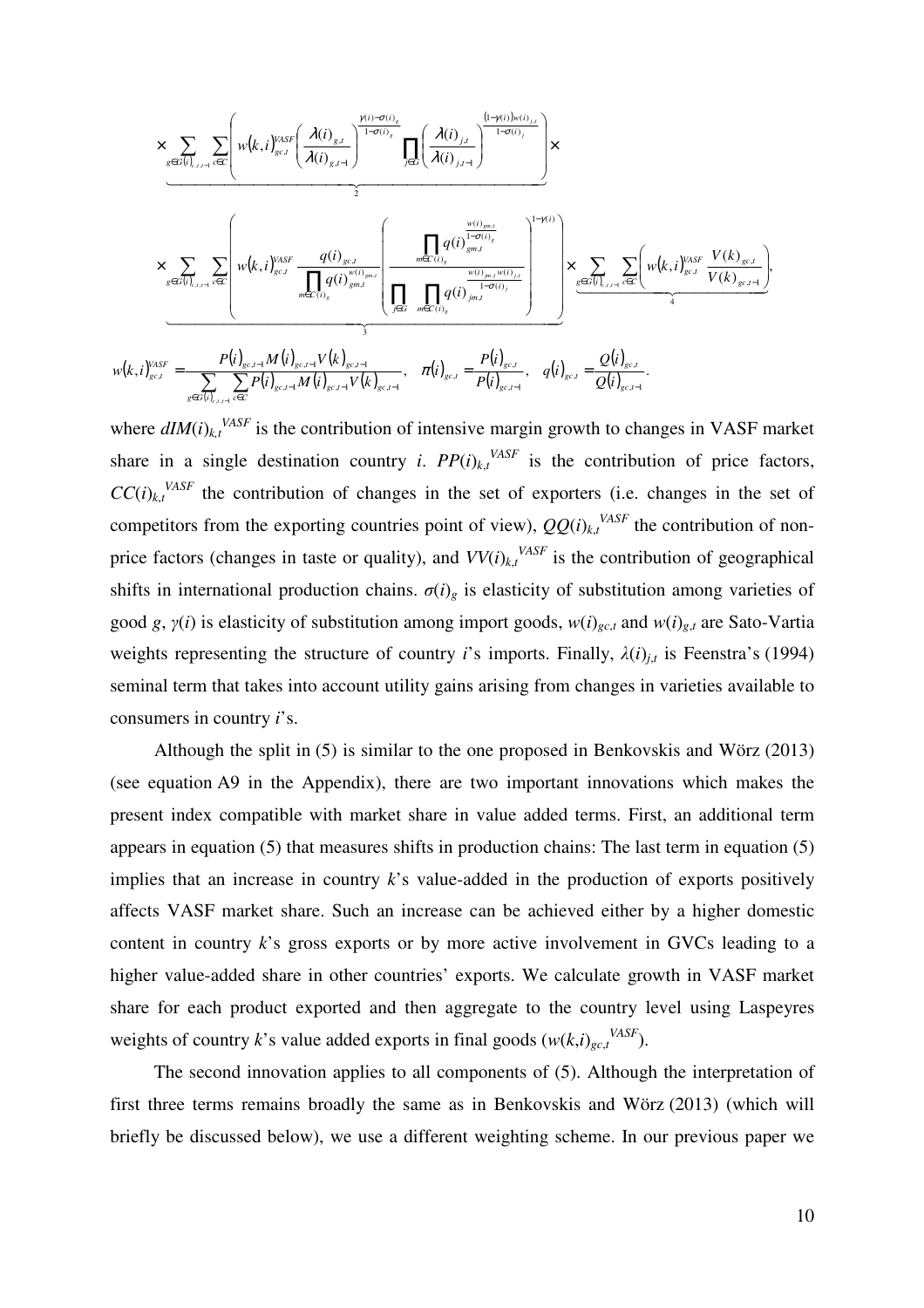focused on the performance of country *k*'s direct exports*.* Now the focus is broader, as – at least theoretically – virtually all exported final use products in the world may contain some (indirect) input from country *k*. Therefore, equation (5) analyses competitiveness of all products exported by all countries, taking into account country *k*'s value added in each exported product when aggregating the measure to the country level. As mentioned before, country *k*'s VASF depends on the value of its exports in global exports of final use products plus its inputs into the production process of final goods.

The first three components contributing to a change in the intensive margin of a country's value added export share in equation (5) should be interpreted in the following way: the first term represents the contribution of price factors to country *k*'s competitiveness and is similar to the term derived by Armington (1969). This term is analogous to a real effective exchange rate based on unit values and accounting for market characteristics – relative price changes have larger consequences in markets with a high elasticity of substitution. The main difference to the derivation in Benkovskis and Wörz (2013) is that we now care about relative price changes for VASF of country *k*, not about gross exports. It is important to note that we are forced to assume that price changes of the final product are equally distributed at all stages in the international production chain.

The second term captures the contribution of changes in the set of competitors to gains or losses in country *k*'s VASF market shares. This term accounts for changes in the set of competitors in all final product markets which is tantamount to increasing or decreasing variety on any product market from the consumer's point of view. Hence, it influences consumers' choice among various final use products and thus affects an exporter's ability to sell.

The third term represents the contribution of non-price factors (such as taste and quality) to a country's competitiveness. As before, now we take into account relative quality or taste changes for any final use product exported by any country and aggregate these results using the VASF structure of country *k*. One restrictive assumption we make here is that quality changes are identical on all stages of production. This is analogous to the assumption above concerning the distribution of price changes along the production chain. Despite the fact that the quality or taste parameter is unobservable, the third term can be calculated as a residual (note, that the intensive margin and all other components are observable).

$$
QQ(i)^{VASF}_{k,t} = \frac{dIM(i)^{VASF}_{k,t}}{PP(i)^{VASF}_{k,t}CC(i)^{VASF}_{k,t}VV(i)^{VASF}_{k,t}} = (6)
$$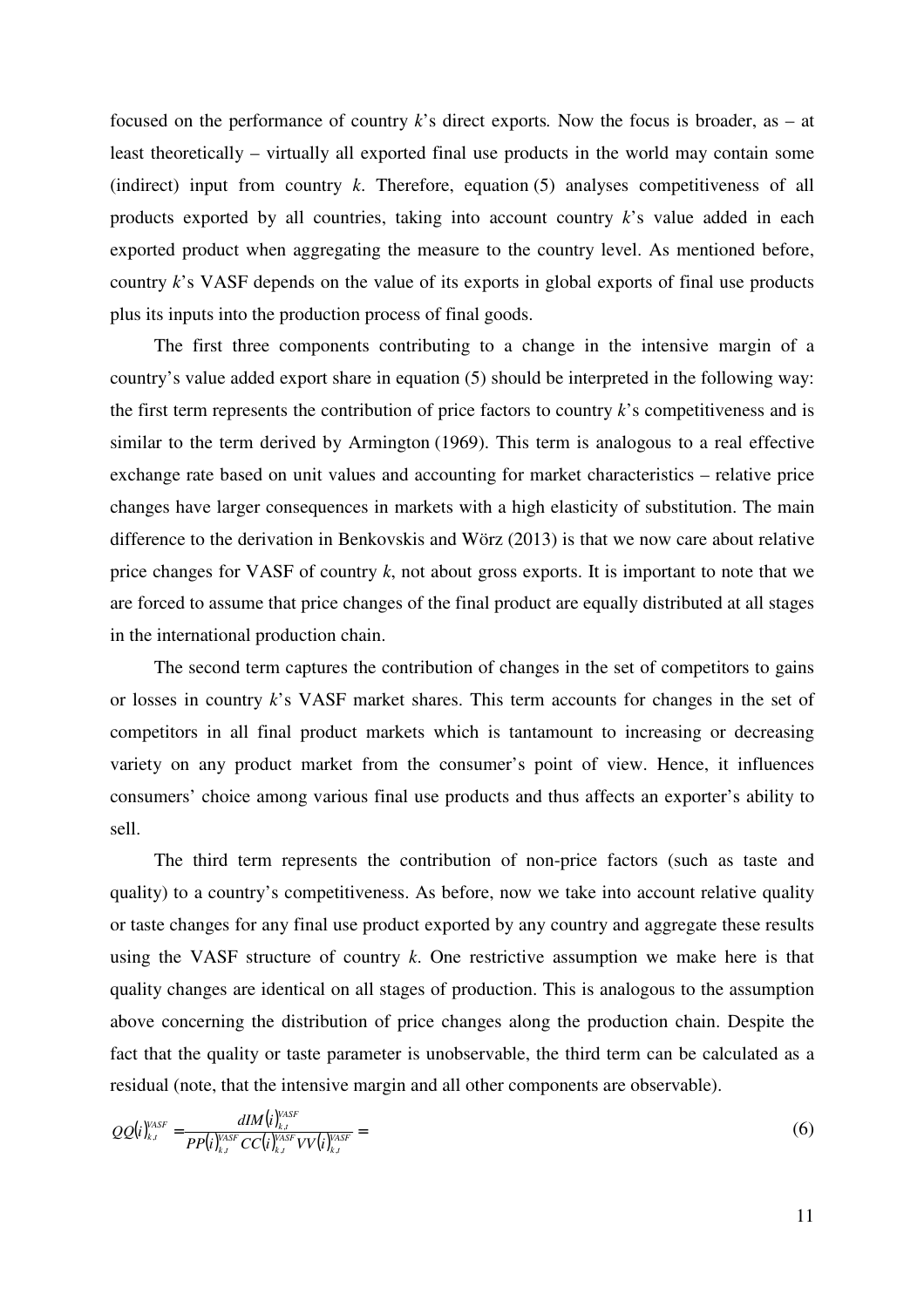$$
=\sum_{g\in G(i)_{s,t-1}}\sum_{c\in C}\left(w(k,i)^{VASF}_{gc,t}\frac{\mu(i)_{gc,t}}{\displaystyle\prod_{g\in G}\prod_{c\in C(i)_{g}}\mu(i)^{w(i)_{gc,t}w(i)_{s,t}}_{gc,t}}\left(\frac{\pi(i)_{gc,t}}{\displaystyle\prod_{m\in C(i)_{g}}\pi(i)^{w(i)_{gm,t}}_{gm,t}}\right)^{\sigma(i)}\left(\frac{\displaystyle\prod_{m\in C(i)_{g}}\pi(i)^{w(i)_{gm,t}}_{gm,t}}{\displaystyle\prod_{j\in G}\prod_{m\in C(i)_{g}}\pi(i)^{w(i)_{jm,t}w(i)_{j,t}}_{gm,t}}\right)^{\gamma(i)}\times \\ \times\left(\frac{\lambda(i)_{g,t}}{\lambda(i)_{g,t-1}}\right)^{\frac{\sigma(i)_{g}-\gamma(i)}{1-\sigma(i)_{g}}}\prod_{j\in G}\left(\frac{\lambda(i)_{j,t}}{\lambda(i)_{j,t-1}}\right)^{\left(\gamma(i)-\sigma(i)\right)jw(i)_{j,t}}\right),
$$

 $\mu(i)_{gc,t} = M(i)_{gc,t}/M(i)_{gc,t-1}.$ 

Equation (6) reflects the fact that observed variables contain useful information for the derivation of a proxy that captures the impact of non-price factors in shaping a country's position. We can see that price dynamics is an important proxy (but not the determinant) of changes in relative quality or taste. If the price of a good imported from one country rises faster than the price of the same good imported from another country, this indicates either improving quality of or increasing preference for the first country's good. Moreover, when different varieties are close substitutes, the role of relative prices as a proxy for relative quality increases. It should be noted, however, that relative price is not the sole indicator of relative taste and quality. Changes in relative quantity of a single variety in total consumption also reflect the perception of changes in relative taste and quality. Increasing consumption of a certain variety is a clear sign of improving taste or quality, and relative quantity gains importance when the elasticity of substitution is small. This is exactly what equation (6) is about – unobservable change in taste and quality proxied for by changes in relative prices, as well as changes in real market share. The last two terms of (6) are less intuitive. They are driven by the interaction between taste/quality and variety. Our calculations show that the role of two last terms is negligible in empirical estimations.

The aggregation of all these components to arrive at the intensive margin of VASF market share growth is further complicated by the fact that the structure of world trade changes over time. To account for this, we explicitly allow for different growth rates of various destination markets (countries) by adding another term to our decomposition: changes in the intensive margin due to shifts in the consuming country's share in world imports,  $dDS(i)_{t}$ :

$$
dIM_{k,t}^{VASF} = \sum_{i \in I} s(i)_{k,t-1}^{X} dDS(i)_{t} dIM(i)_{k,t}^{VASF},
$$
\n
$$
dDS(m)_{t} = \frac{\sum_{c \in C} \sum_{g \in G} P(m)_{g c,t} M(m)_{g c,t}}{\sum_{i \in I} \sum_{c \in C} \sum_{g \in G} P(i)_{g c,t} M(i)_{g c,t-1}} \sum_{c \in C} \sum_{g \in G} P(i)_{g c,t-1} M(i)_{g c,t-1}, \quad s(i)_{k,t}^{X} = \frac{\sum_{g \in G} P(i)_{g k,t} M(i)_{g k,t}}{\sum_{i \in I} \sum_{g \in G} P(i)_{g k,t} M(i)_{g k,t}}.
$$
\n(7)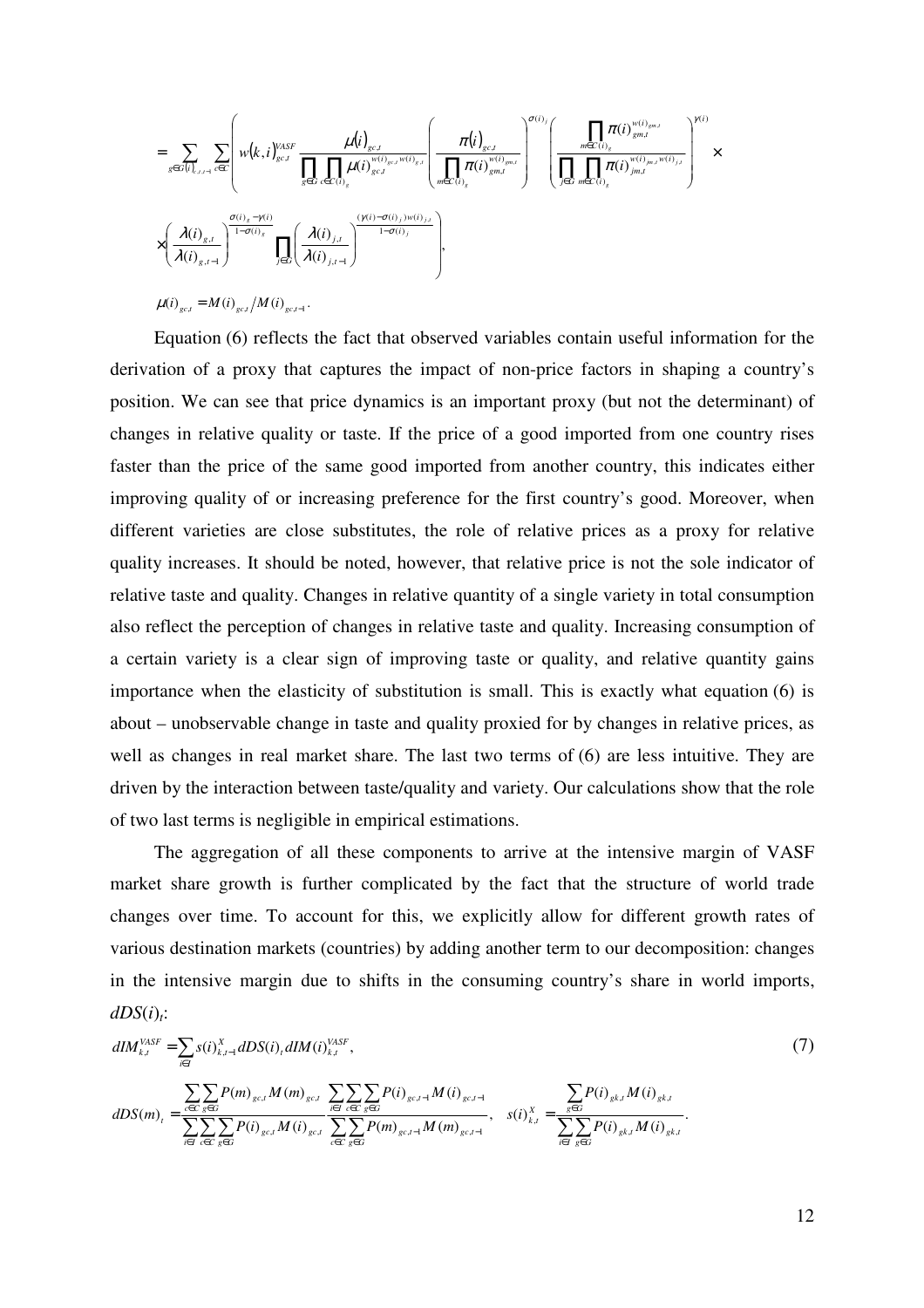Thus, from the exporter's point of view, the intensive margin of changes in export market share is decomposed into five parts: price factors, changes in the set of competitors, non-price factors, shifts in production chains, and global demand shifts.

Let us make a final technical remark on the elasticities of substitution ( $\sigma$ 's and  $\gamma$ 's). We estimate elasticities of substitution between varieties  $(\sigma)$  s) following the approach proposed by Feenstra (19994) and developed by Broda and Weinstein (2006) and Soderbery (2010, 2012). Technical details on the methodology and obtained estimates for 10 largest destination countries are provided in Appendix A.4. Theoretically, it is possible to apply a similar estimation methodology for elasticities of substitution between products (*γ*'s) by deriving supply and demand equations and solving the system by exploiting the panel nature of the data. However, this method seems inappropriate here. The assumption of a single elasticity of substitution among varieties of a particular good is reasonable, while the assumption of a single elasticity among different products is likely overly restrictive. One would expect a high elasticity of substitution between highly similar products and rather low substitution elasticity between radically different products. As we cannot solve this problem within the existing theoretical framework based on a CES utility function, we calibrate the elasticity of substitution between goods to 2 for all destination markets, which is below the median substitutability among varieties (see Appendix, Table A.1). This also corresponds to the elasticity used by Romer (1994). Benkovskis and Wörz (2013) showed that main economic conclusions about the decomposition of gross exports market share changes are robust for alternative (and reasonable) values of *γ*'s.

#### **4 Results**

We start by comparing cumulative changes in VASF markets shares over the period 1996- 2009 to cumulative changes in gross export market shares (see Chart 1). The solid line shows cumulative log-changes of the VASF market share, while the dashed line indicates cumulative log-changes of traditional (i.e. gross) export market shares. Thus, these two lines represent a summary measures of a country's competitiveness whereby an increase marks rising competitiveness (i.e. gains in global market shares).

In some G7 countries (Canada, UK and US) the difference between the two lines is pronounced and VASF market share dynamics report smaller losses in competitiveness relative to the traditional export market share indicator. These countries show the strongest degree of outsourcing among the G7-countries in our data in 2009 and the UK and Canada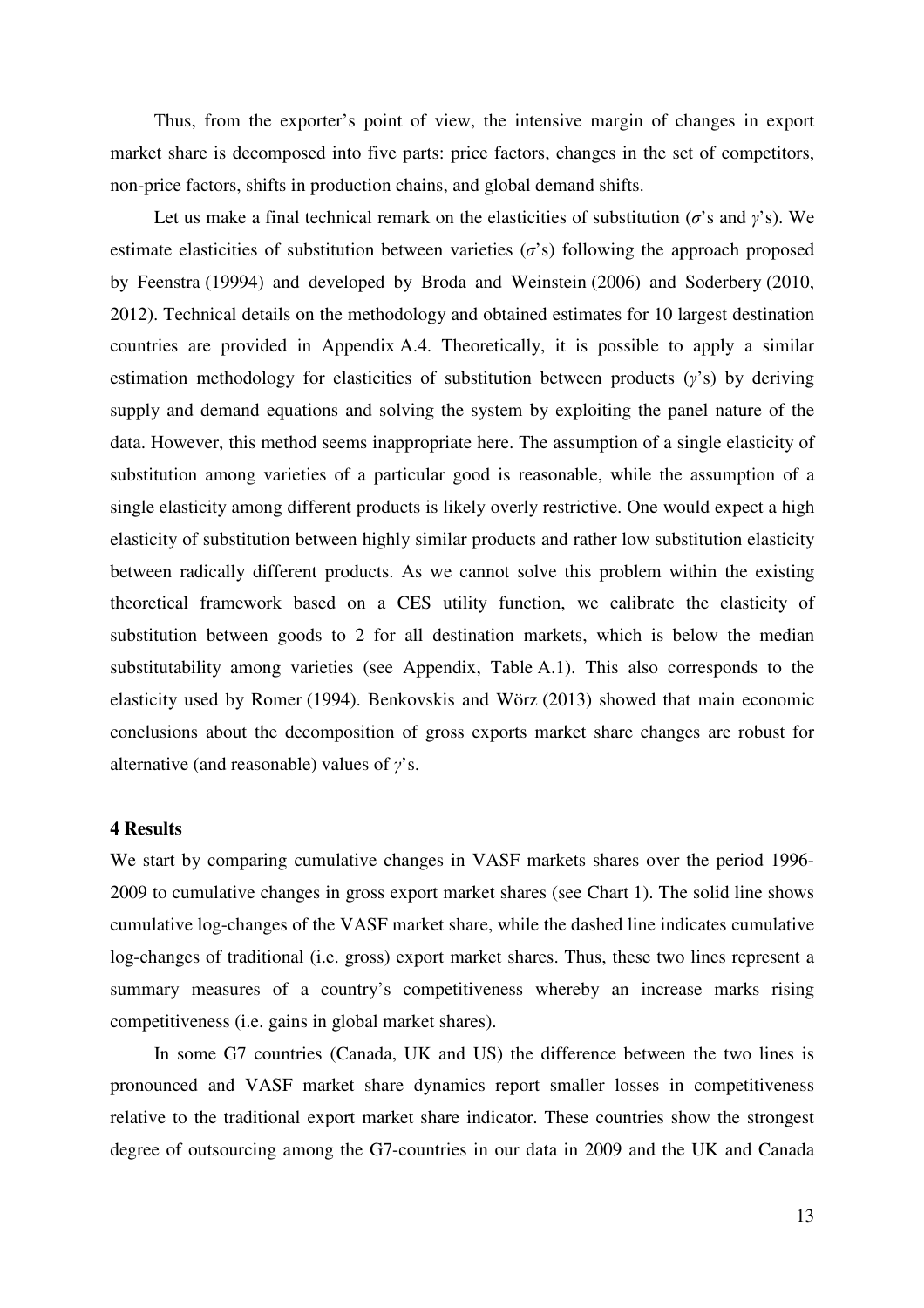also show a strong decrease in the share of directly exported goods over the observation period. Thus, the better performance in value added terms can be attributed to the outsourcing of final production stages to other countries and is in line with evidence that these countries move upstream along the value chain, away from the final consumer (see De Backer and Miroudot, 2013).In line with their lower degree of outsourcing, the difference between VASF market shares and export market shares is rather small for other European G7 countries (France, Germany, Italy) and for Japan. It is further interesting to note that Germany performs better in gross exports as compared to VASF market shares. As for the BRIC countries, VASF export shares suggest smaller competitiveness gains for China and Brazil in the middle of the sample period as compared to gains in gross export market shares, whereas in 2009 cumulative gains in VASF terms matched or even outperformed cumulative gains in gross export terms. China is clearly the most downstream country in the entire sample in the sense that it shows the lowest degree of outsourcing. Around 90% of Chinese VASF exports arise from final assembly in China and China has gained enormous importance as a destination for final assembly by other exporters. Likewise, Germany appears to have gained importance as final assembly exporter. China and Germany are the only two partners featuring among the top-five destinations for indirect exports via foreign final assembly for all countries in our sample. Potentially this downstream movement in the production chain explains the worse performance of value added market shares compared to gross export market shares in Germany. For India and even more so for Russia, VASF export market share growth indicated considerably larger gains in competitiveness than gross export market share growth. Russia has by far the highest degree of outsourcing, only one third of all exports are due to final assembly in the country, which is obvious given its export structure. Hence, the case of Russia is hard to analyse, as the main positive (indirect) contribution to this rise in competitiveness stems from exports of mineral products and is thus strongly related to the price of oil.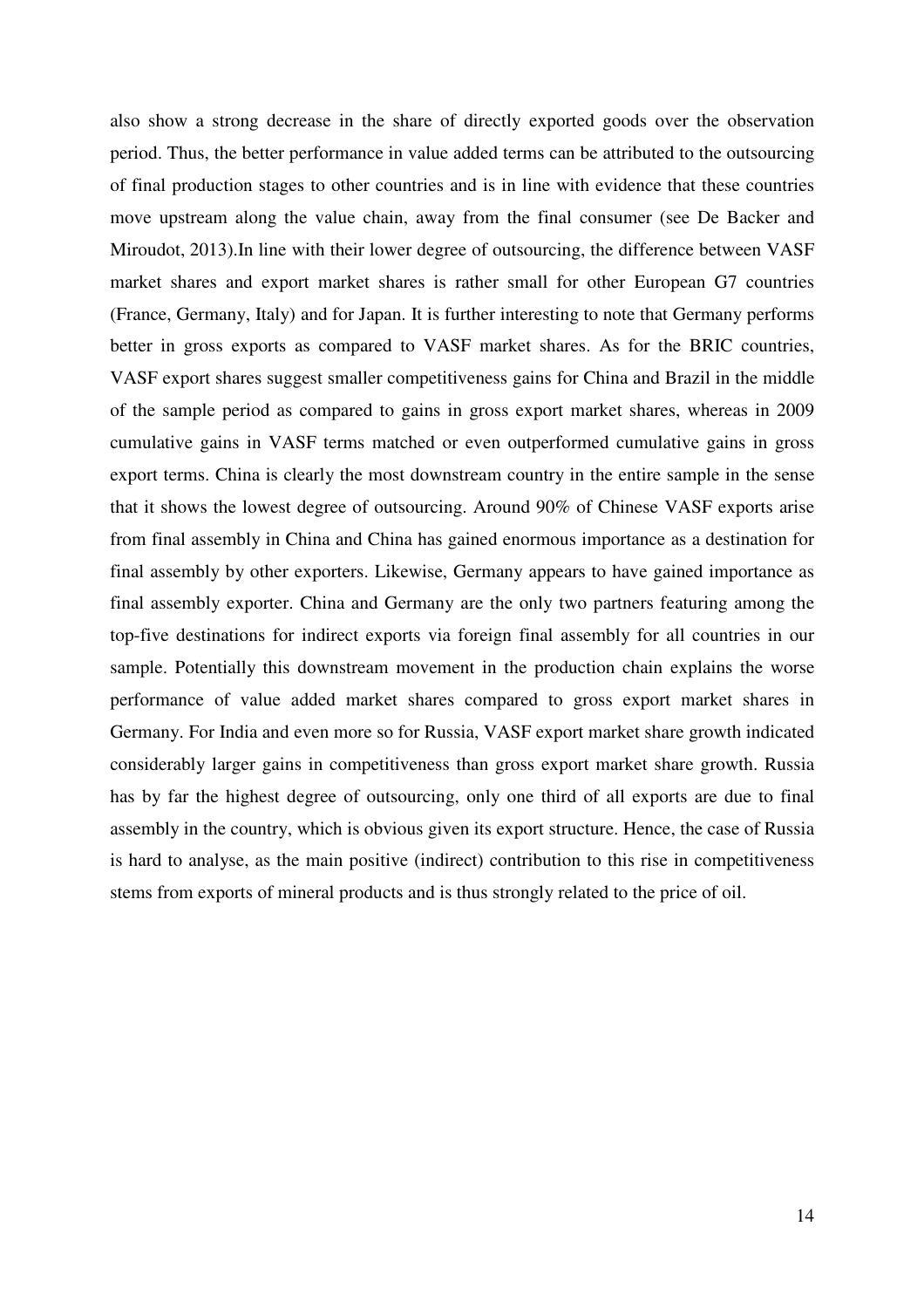

**Chart 1. Value-added and gross export market share changes for final use products** 

Our results so far suggest that the increasing international fragmentation of production matters strongly for a country's competitiveness. The analysis of gross export market shares potentially underestimates competitiveness gains of developing countries due to outsourced production, while it may overestimate competitiveness gains due to relative taste or quality. In other words, the relative quality of emerging markets' gross exports improves due to fragmentation, but at the same time those more qualitative products have a higher content of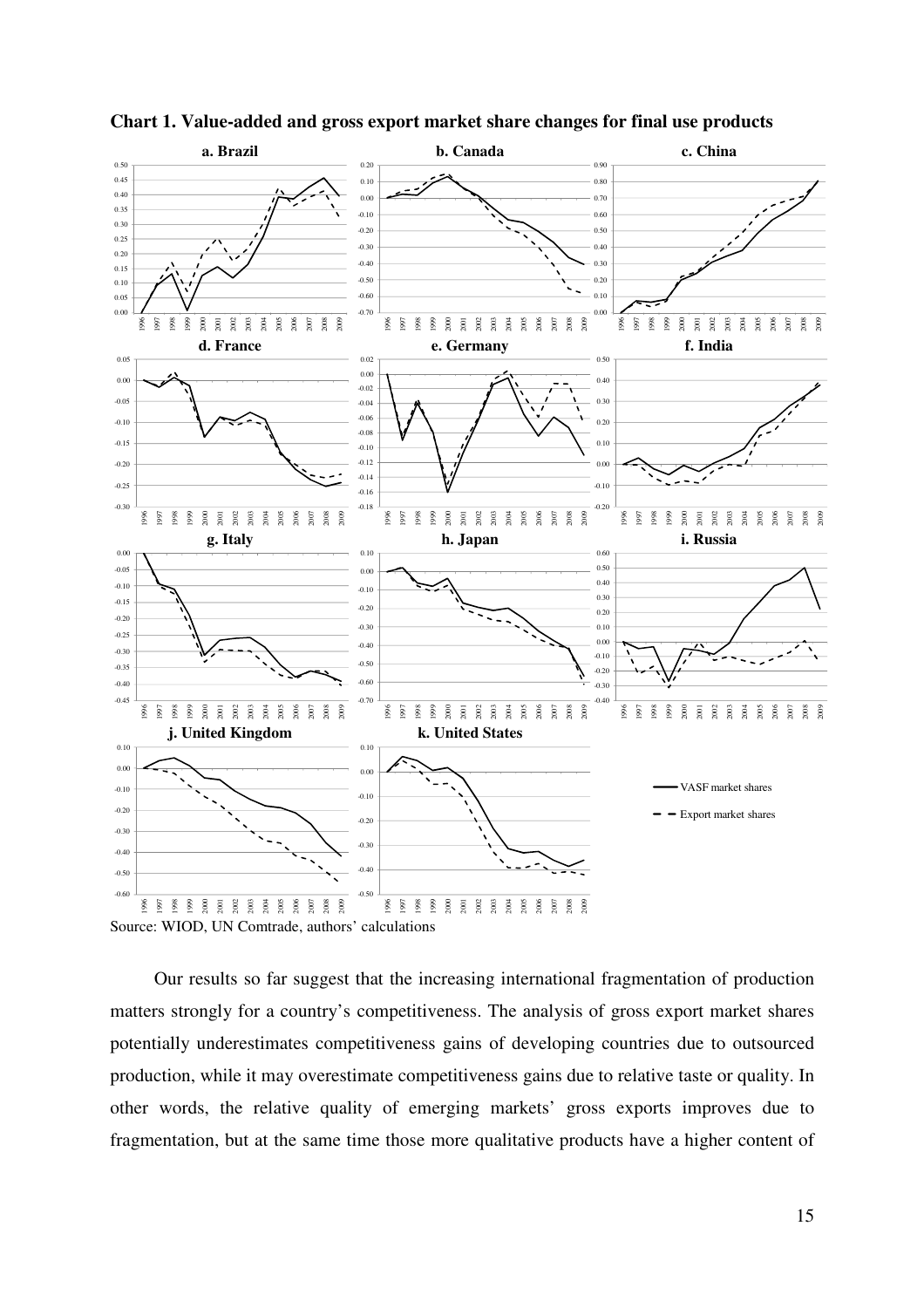intermediates which originate from developed countries like Germany and Japan. By the same reasoning, the non-price competitiveness of developed countries looks better when we take into account shifts in GVCs.

A unique novel feature about our indicator is the fact that it allows for a deeper analysis of individual factors standing behind the changes in VASF market shares. This comprehensive, GVC-compatible competitiveness index and its contributions are depicted in Chart 2 (for the G7 countries) and Chart 3 (for the BRIC countries) below. In these charts, log-changes of VASF market shares (i.e. the overall GVC-adjusted competitiveness measure) are decomposed into the six abovementioned effects (extensive margin, price competitiveness, non-price competitiveness, changes in the set of competitors, shifts in production chains and shifts in global demand). $3$ 

<sup>&</sup>lt;sup>3</sup> The log-linear approximation of the VASF market share decomposition is described in Appendix, section A.3. Note that for computational reasons the sum of these contributions does not exactly correspond to changes in VASF market shares (as it should theoretically) due to the log-linear approximation and missing information on unit values.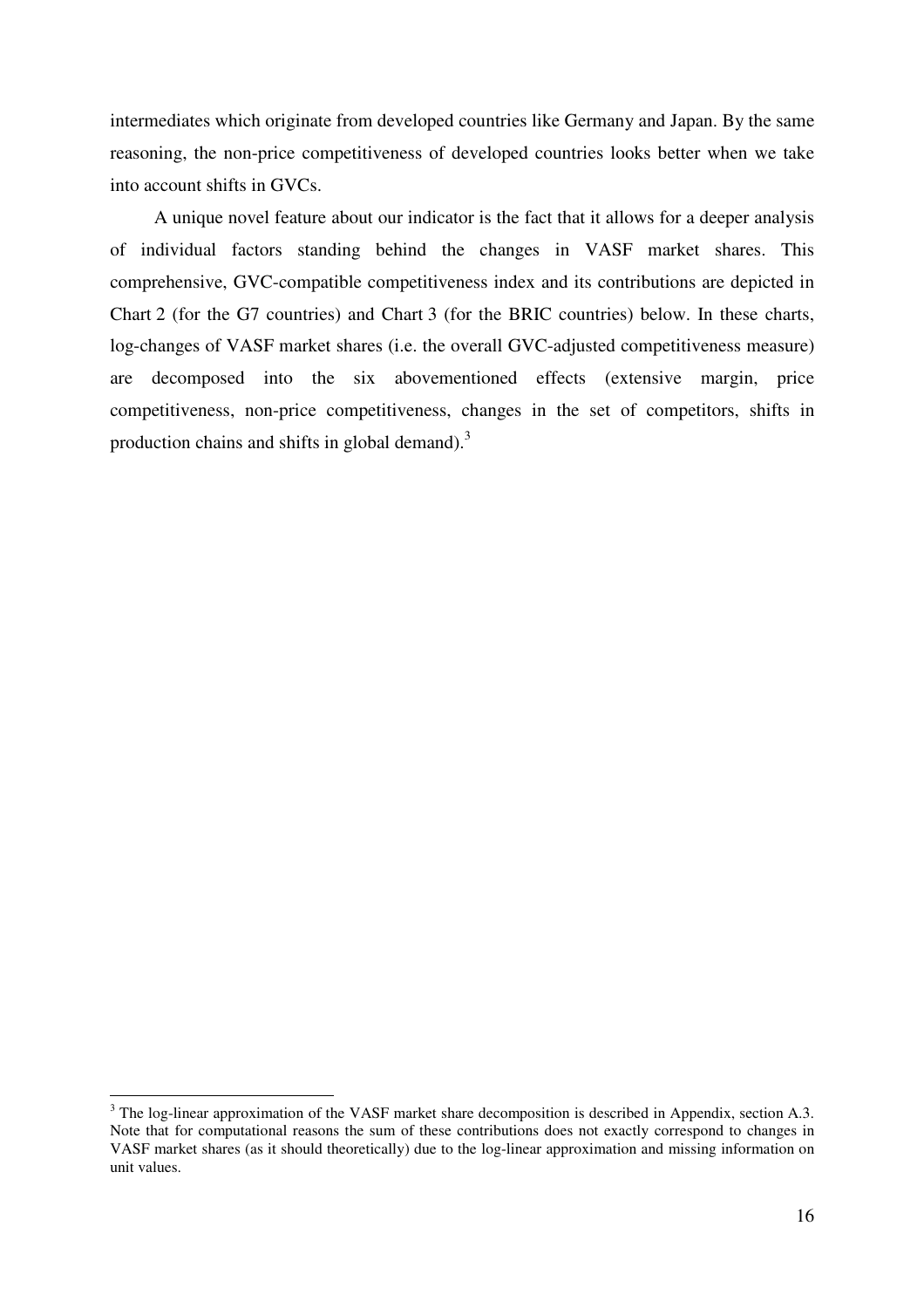

**Chart 2. Decomposition of value-added export market share changes for final use products in G7 countries** 

Source: WIOD, UN Comtrade, authors' calculations

In general, price and non-price factors contribute most strongly to changes in VASF market shares. This finding is similar to the results reported in Benkovskis and Wörz (2013) for gross market shares (see Chart A.1 for the decomposition of gross export market shares for final use products for our sample). However, shifts in global production chains give a nonnegligible positive contribution to the competitiveness of BRIC countries, while their contribution is often negative for the G7 countries (France, Germany, Italy, Japan and the US since 2003). In the case of developed countries, GVC-shifts show a positive contribution to competitiveness only for Canada as well as the UK during the pre-crisis period.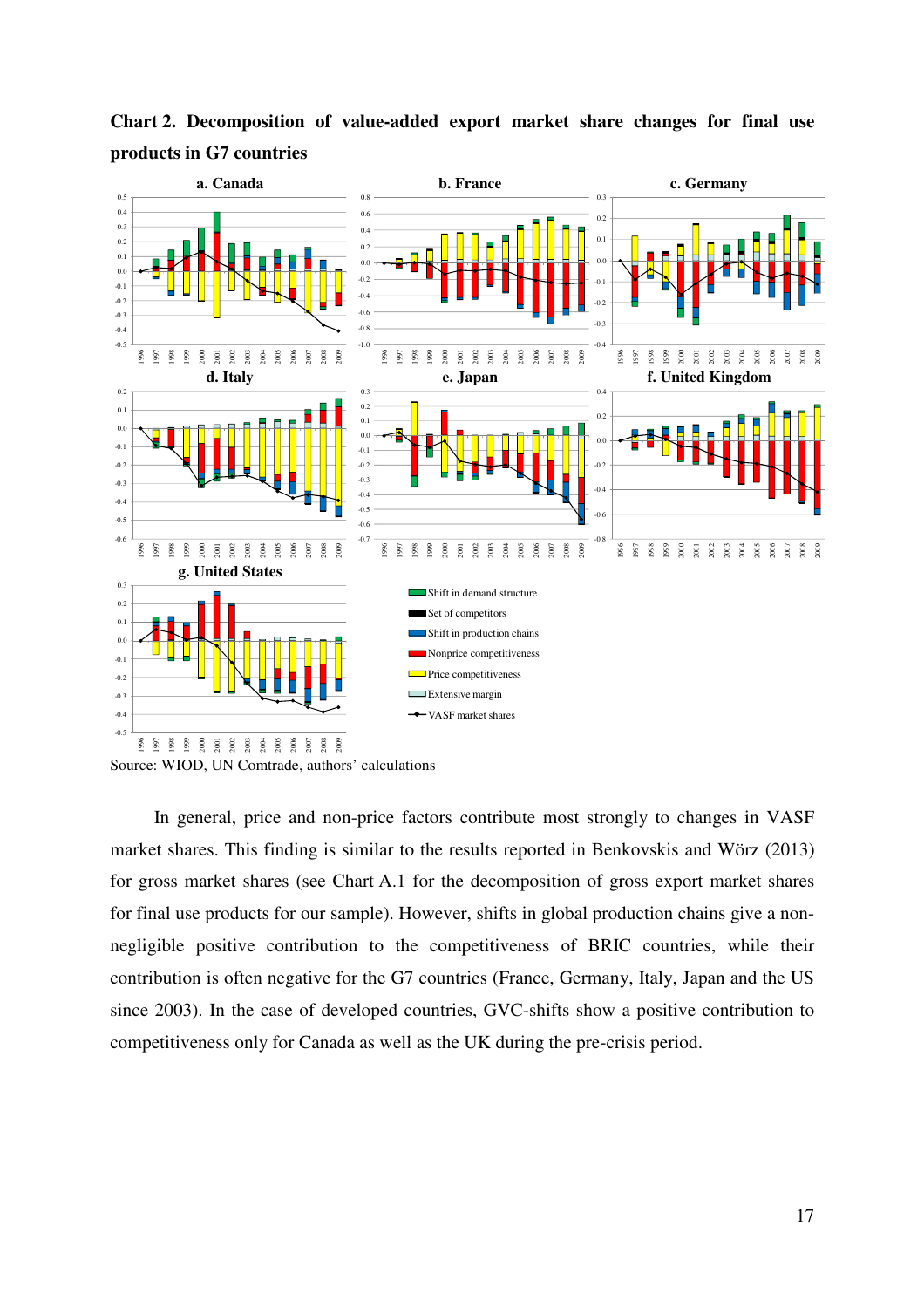

**Chart 3. Decomposition of value-added export market share changes for final use products in BRIC countries** 

Source: WIOD, UN Comtrade, authors' calculations

Price factors always show a positive contribution for the BRIC countries, while their effects differ between G7 countries: France, the UK and decreasingly so Germany could gain market shares due to increased price competitiveness, while Canada, Italy, Japan and the US lost price competitiveness. In most cases losses in competitiveness in G7 countries are to a large extent also driven by non-price factors, e.g. developed countries are confronted by a decline in the relative quality (or taste) of their exports.<sup>4</sup> However, these losses are smaller in value added terms than in gross exports as reported in Benkovskis and Wörz (2013) (see Appendix, Chart A.1, for fully comparable results). This arises because developed countries indirectly contribute to the production of high-quality products in developing countries. The most striking cases are US, Canada, Germany and Italy, which show almost no changes in relative quality of their production. In comparison to Benkovskis and Wörz (2013), the conclusions are also altered for BRIC countries. The huge markets share gains of China are determined by increasing relative quality of or taste for Chinese products even after we control for the fragmentation of production process. However, in contrast to previous findings, we now see that non-price competitiveness does not play any important role for

 $\overline{a}$ <sup>4</sup> Please note that we only capture dynamics here and cannot make any statement about the ordering of absolute quality of goods produced by G7 versus BRICs. Thus, in absolute terms we still expect a sizeable quality gap to prevail between G7 and BRIC exports on average.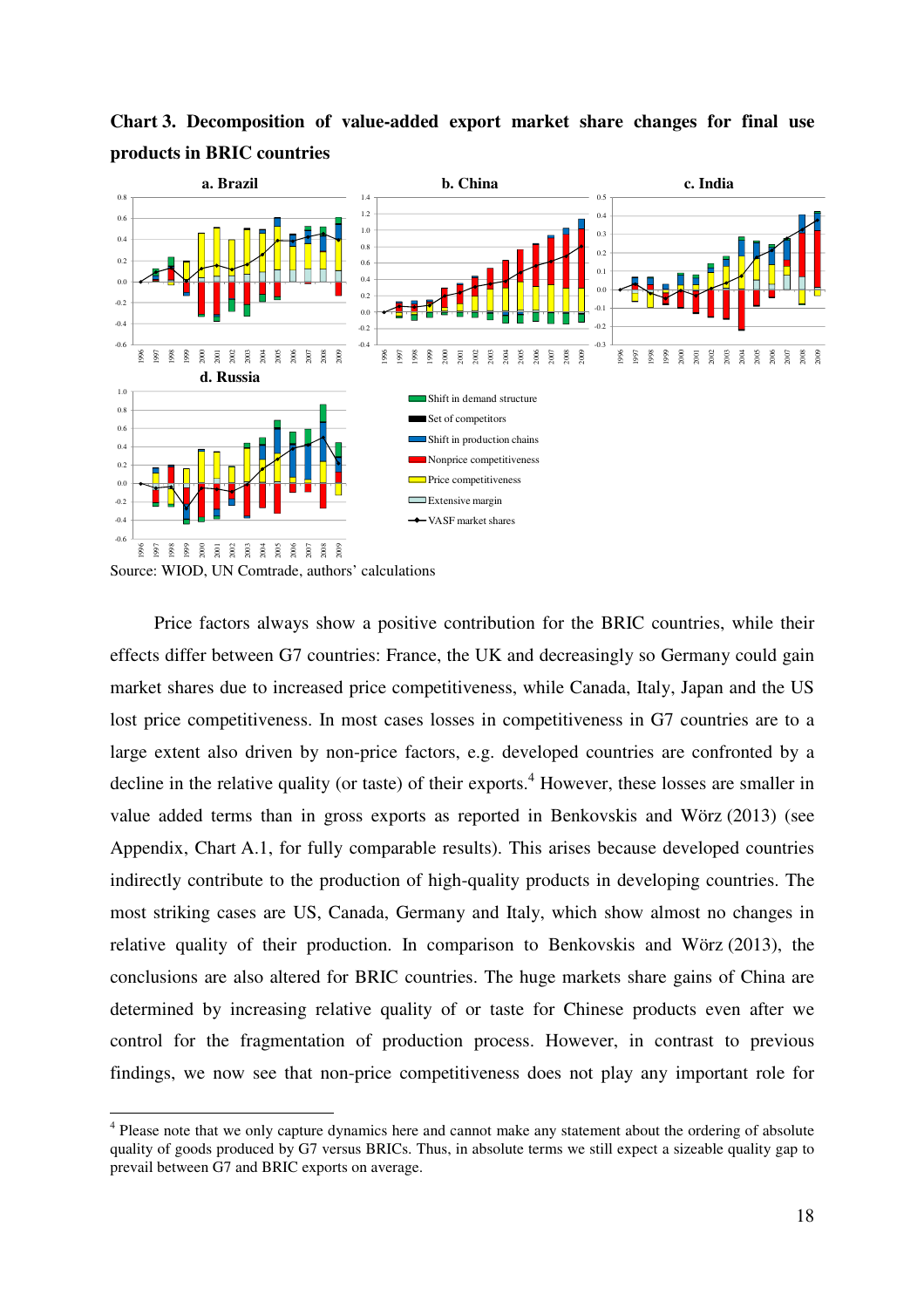other BRIC countries with the exception of India in recent years. Thus, we conclude that the improvement of export product quality in emerging economies arose mainly from outsourcing of higher-quality products rather than from improvements in the quality of domestic production.

Finally, the extensive margin plays a minor role in both subsamples. It shows a small positive contribution to competitiveness in France, Germany, Italy, the UK, the US, Brazil and in some years in India. Also the effect of changes in the set of competitors for a product is negligible for all countries.

### **5 Conclusions**

In this paper, we condense various aspects of competitiveness, including the influence of international fragmentation, into one comprehensive measure. Our analysis accounts on the one hand for non-price factors (such as changes in the quality of exported products or consumer tastes) and on the other hand corrects for differences and changes in the value added content of trade. Combining two datasets – highly disaggregated trade data from UN COMTRADE with internationally integrated Supply and Use Tables from the WIOD database, we are able to depart from the narrow definition of competitiveness which focuses on a country's ability to maximise gross exports, and focus on the value added export market shares.

Changing the focus from traditional gross export market shares to VASF market shares does not alter the general picture much – developing countries are gaining VASF market shares as much as they are gaining gross export market shares while developed countries are losing market shares. Still, the inclusion of international fragmentation alters the underlying story. We observe that the global production process is gradually shifting toward developing countries, thus positively contributing to VASF market share changes in the BRIC countries and eroding G7 countries' competitiveness. However, accounting for GVCs, we observe that the catching-up process of emerging countries in terms of the quality of their goods (or consumers' tastes towards their goods) proceeds more slowly than gross exports would suggest. Hence, we can conclude that non-price competitiveness losses of developed countries are lower than claimed before, as they remain important suppliers of high quality intermediates in the GVCs. In particular, the US, Canada, Germany and Italy are well able to the keep relative quality of their produced goods unchanged.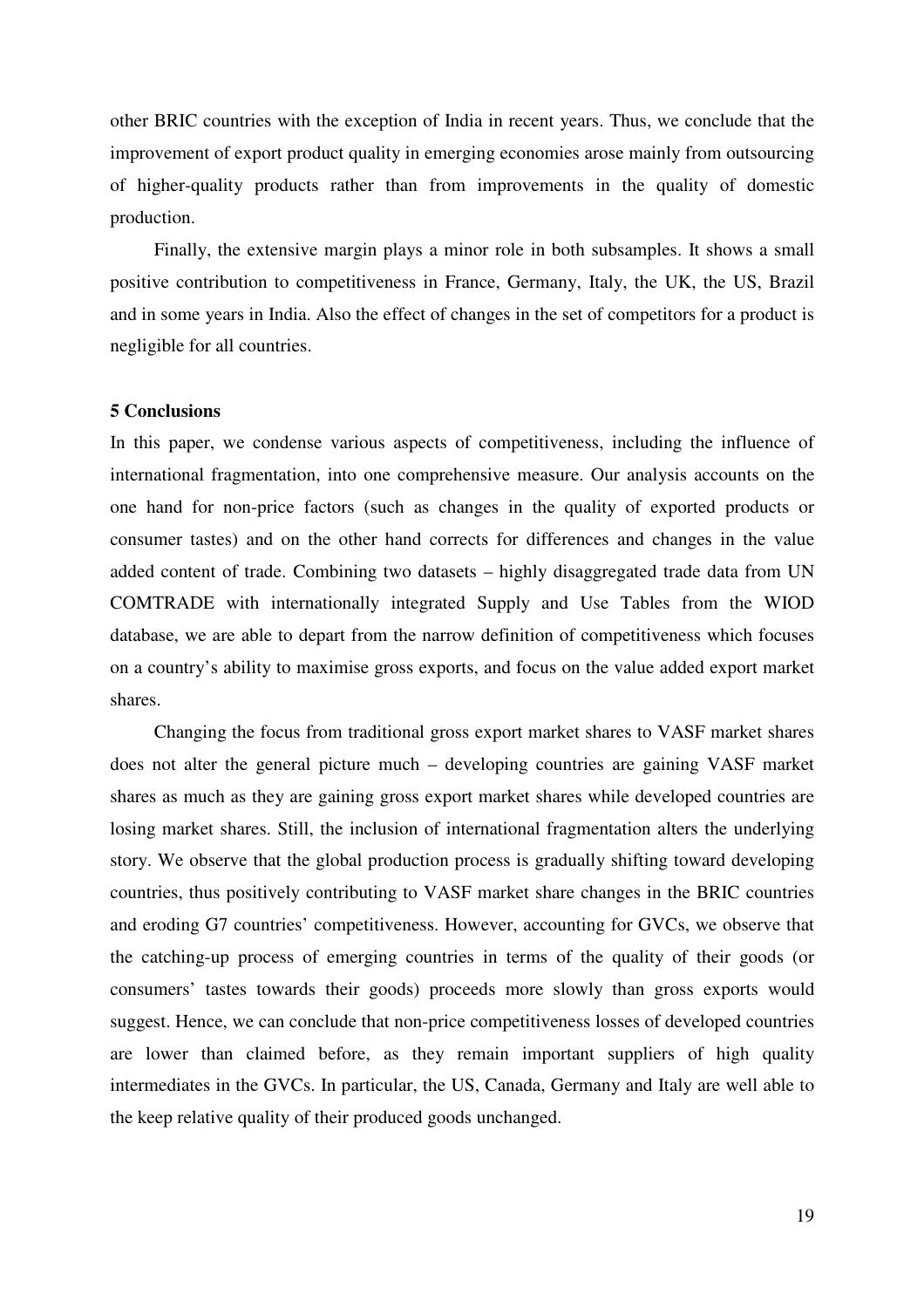Thus, our previous analysis based on gross exports (Benkovskis and Wörz, 2013) overemphasized the role of non-price factors in competitiveness gains of BRIC countries. After controlling for shifts in production chains one can observe that improvements in Brazil's, Russia's and India's export product quality arose to a non-negligible extent from the outsourcing of higher-quality products rather than from improvements in the quality of their domestic production. Nevertheless, non-price competitiveness gains of China remain impressive even after accounting for the role of global value chains.

#### **References**

- Armington, P.S. (1969) "A Theory of Demand for Products Distinguished by Place of Production," *International Monetary Fund Staff Papers*, 16, 159-178.
- Benkovskis, K. and Wörz, J. (2011). "How Does Quality Impact on Import Prices?" Oesterreichische Nationalbank Working Paper No. 175.
- Benkovskis, K. and Wörz, J. (2013). "What Drives the Market Share Changes? Price Versus Non-Price Factors," BOFIT (Bank of Finland Institute for Economies in Transition) Discussion Paper No. 18.
- Broda, C. and Weinstein, D.E. (2006). "Globalization and the Gains from Variety," *Quarterly Journal of Economics*, 121(2), 541-585.
- Daudin, G., Rifflart, C., Schweisguth, D. (2011). "Who Produces from Whom in the World Economy?" *Canadian Journal of Economics*, 44(4), 1403-1437.
- De Backer, K. and Miroudot, S. (2013). "Mapping Global Value Chains," The Competitiveness Research network (CompNet), mimeo.
- Feenstra, R.C. (1994). "New Product Varieties and the Measurement of International Prices," *American Economic Review*, 84(1), 157-177.
- Hummels, D., Ishii, J., Yi, K.-M. (2001). "The Nature and Growth of Vertical Specialization in World Trade," *Journal of International Economics*, 54(1), 75-96.
- Johnson, R.C., Noguera, G. (2012). "Accounting for Intermediates: Production Sharing and Trade in Value Added," *Journal of International Economics*, 86(2), 224-236.
- Koopman, R., Powers, W., Wang, Z., and Wei, S.-J. (2010). "Give Credit where Credit is Due: Tracing Value Added in Global Production Chains," NBER Working Paper No. 16426, September.
- Leamer, E.E. (1981). "Is it a Demand Curve, or is it a Supply Curve? Partial Identification through Inequality Constraints," *Review of Economics and Statistics*, 63(3), 319-327.
- Linden, G., Kraemer, K.L., Dedrick, J. (2009). "Who Captures Value in a Global Innovation Network? The Case of Apple's iPod," *Communications of the ACM*, 52(3), March, 140-144.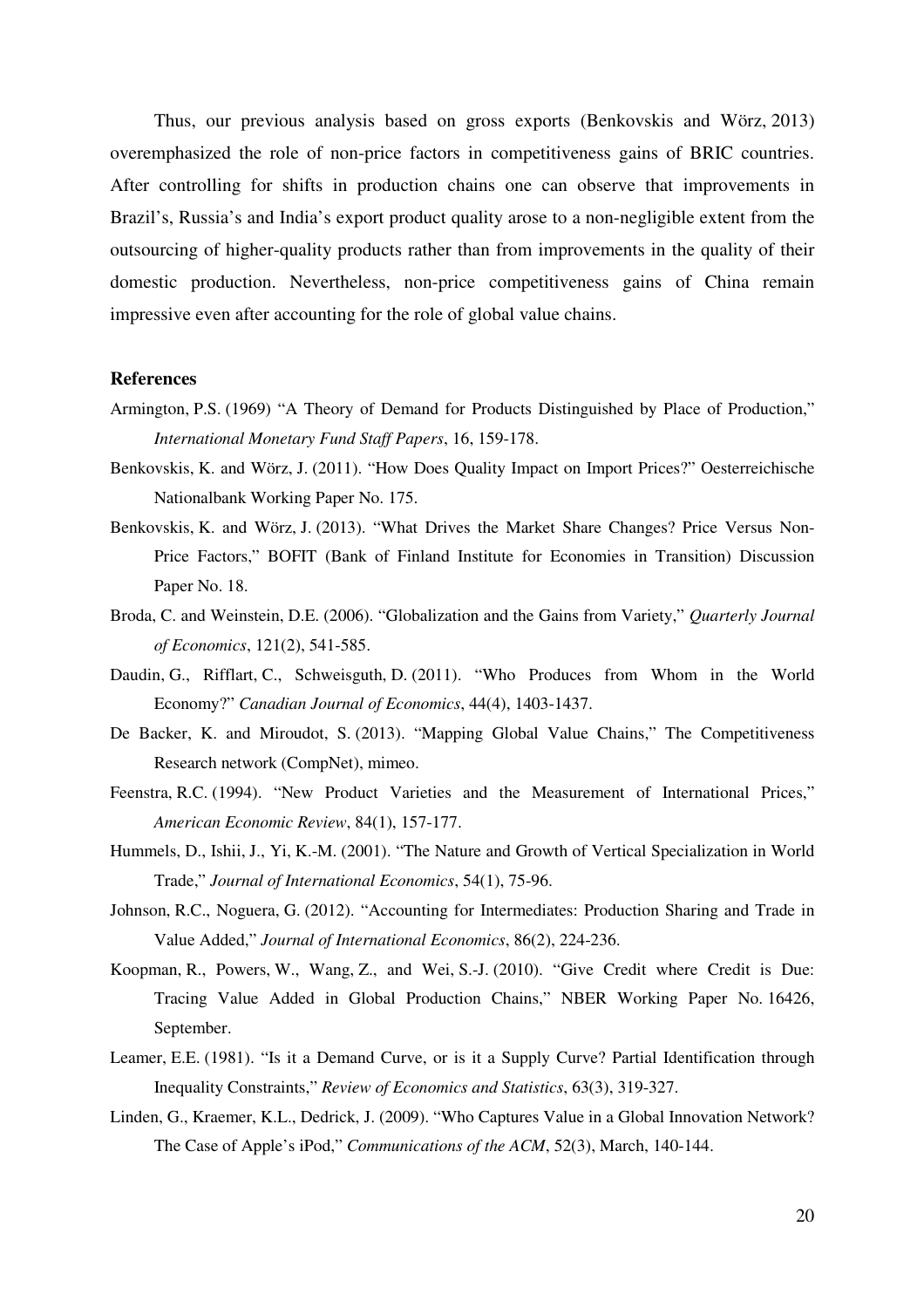- Narayanan, B., Aguiar, A., McDougall, R. (eds.) (2012). "Global Trade, Assistance, and Production: The GTAP 8 Data Base," Center for Global Trade Analysis, Purdue University. Available online at: http://www.gtap.agecon.purdue.edu/databases/v8/v8\_doco.asp
- Romer, P.M. (1994). "New Goods, Old Theory, and the Welfare Costs of Trade Restrictions," NBER Working Paper No. 4452, September.
- Soderbery, A. (2010). "Investigating the Asymptotic Properties of Import Elasticity Estimates," *Economics Letters*, 109(2), 57-62.
- Soderbery, A. (2012). "Estimating Import Supply and Demand Elasticities: Analysis and Impications," (Unpublished results), Department of Economics, Krannert School of Management, Purdue University, August.
- Stehrer, R. (2012). "Trade in Value Added and the Value Added in Trade," The Vienna Institute for International Economic Studies (wiiw) Working Paper No. 81, June.
- Timmer, M. (ed.), Erumban, A., Gouma, R., Los, B., Temurshoev, U., de Vries, G.J., Arto, I., Genty, V., Neuwahl, F., Rueda-Cantuche, J.M., Villanueva, A., Francois, J., Pindyuk, O., Pöschl, J., Stehrer, R., and Streicher, G. (2012). "The World Input-Output Database (WIOD): Contents, Sources and Methods," WIOD Working Paper No. 10, downloadable from: http://www.wiod.org/publications/papers/wiod10.pdf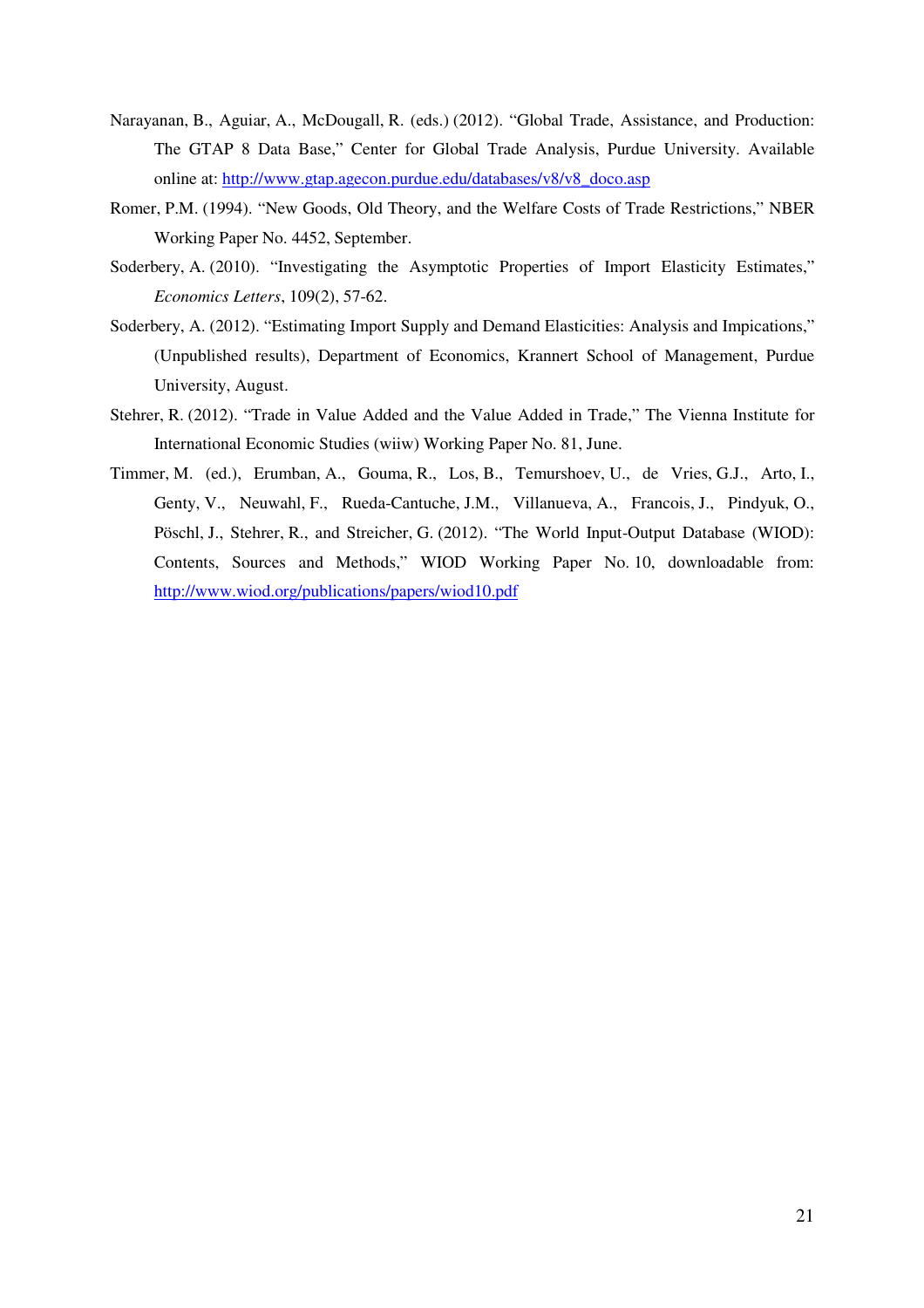## **Appendix**

## **A.1 Decomposition of changes in gross export market shares**

This section of the Appendix briefly reports the decomposition of gross export market share changes recently developed in Benkovskis and Wörz (2013). First, changes in country *k*'s global export market share  $(dMS_{k,t})$  are decomposed into intensive  $(dIM_{k,t})$  and extensive  $(dEM<sub>k,t</sub>)$  margin:

$$
dMS_{k,t} = \frac{\sum_{i \in I} \sum_{g \in G} P(i)_{gk,t} M(i)_{gk,t}}{\sum_{i \in I} \sum_{g \in G} \sum_{g \in G} P(i)_{gc,t} M(i)_{gc,t}} \frac{\sum_{i \in I} \sum_{c \in C} \sum_{g \in G} P(i)_{gc,t-M}(i)_{gc,t-1}}{\sum_{i \in I} \sum_{g \in G} P(i)_{gk,t-1} M(i)_{gk,t-1}} = dEM_{k,t} \times dIM_{k,t},
$$
\n(A1)

$$
dEM_{k,t} = \frac{\sum_{i \in I} \sum_{g \in G} P(i)_{gk,t} M(i)_{gk,t}}{\sum_{i \in I} \sum_{g \in G(i)_{k,t-1}} P(i)_{gk,t} M(i)_{gk,t}} \frac{\sum_{i \in I} \sum_{g \in G(i)_{k,t-1}} P(i)_{gk,t-1} M(i)_{gk,t-1}}{\sum_{i \in I} \sum_{g \in G} P(i)_{gk,t-1} M(i)_{gk,t-1}},
$$
\n(A2)

$$
dIM_{k,t} = \frac{\sum_{i \in I} \sum_{g \in G(i)k_{g,t-1}} P(i)_{gk,t} M(i)_{gk,t}}{\sum_{i \in I} \sum_{g \in G} \sum_{g \in G} P(i)_{gc,t} M(i)_{gc,t}} \frac{\sum_{i \in I} \sum_{c \in C} \sum_{g \in G} P(i)_{gc,t-1} M(i)_{gc,t-1}}{\sum_{i \in I} \sum_{g \in G(i)_{k,t-1}} \sum_{g \in G(i)_{k,t-1}} P(i)_{gk,t-1} M(i)_{gk,t-1}}.
$$
\n(A3)

In order to decompose intensive margins into price and non-price factors, one needs to construct the price index that takes into account changes in variety, quality and taste. Benkovskis and Wörz (2013) use a constant elasticity of substitution (CES) utility function for a representative household from importing country *i* consisting of three nests (similar to Broda and Weinstein, 2006):

$$
U(i)_t = \left( D(i)_t^{\frac{\kappa(i)-1}{\kappa(i)}} + M(i)_t^{\frac{\kappa(i)-1}{\kappa(i)}} \right)^{\frac{\kappa(i)}{\kappa(i)-1}}, \quad \kappa(i) > 1,
$$
 (A4)

$$
M(i)_{t} = \left(\sum_{g \in G} M(i) \frac{\gamma(i)-1}{\gamma(i)}\right)^{\frac{\gamma(i)}{\gamma(i)-1}}, \quad \gamma(i) > 1,
$$
 (A5)

$$
M(i)_{g,t} = \left(\sum_{c \in C} Q(i) \frac{\sigma(i)_{g}}{g_{c,t}} M(i) \frac{\sigma(i)_{g}}{\sigma(i)_{g}}\right)^{\frac{\sigma(i)_{g}}{\sigma(i)_{g}-1}}, \quad \sigma(i)_{g} > 1 \quad \forall \quad g \in G,
$$
 (A6)

where  $D(i)_t$  is the domestic good,  $M(i)_t$  is composite imports and  $\kappa(i)$  is the elasticity of substitution between domestic and foreign goods,  $M(i)_{g,t}$  is the subutility from consumption of imported good *g*, *γ*(*i*) is elasticity of substitution among import goods, *Q*(*i*)*gc*,*<sup>t</sup>* is the taste and quality parameter, and  $\sigma(i)$ <sub>g</sub> is elasticity of substitution among varieties of good *g*.

Consumers' utility maximization problem allows to decompose the intensive margin in equation (A3) further. First, one can focus on changes of country *k*'s exports of product *j*'s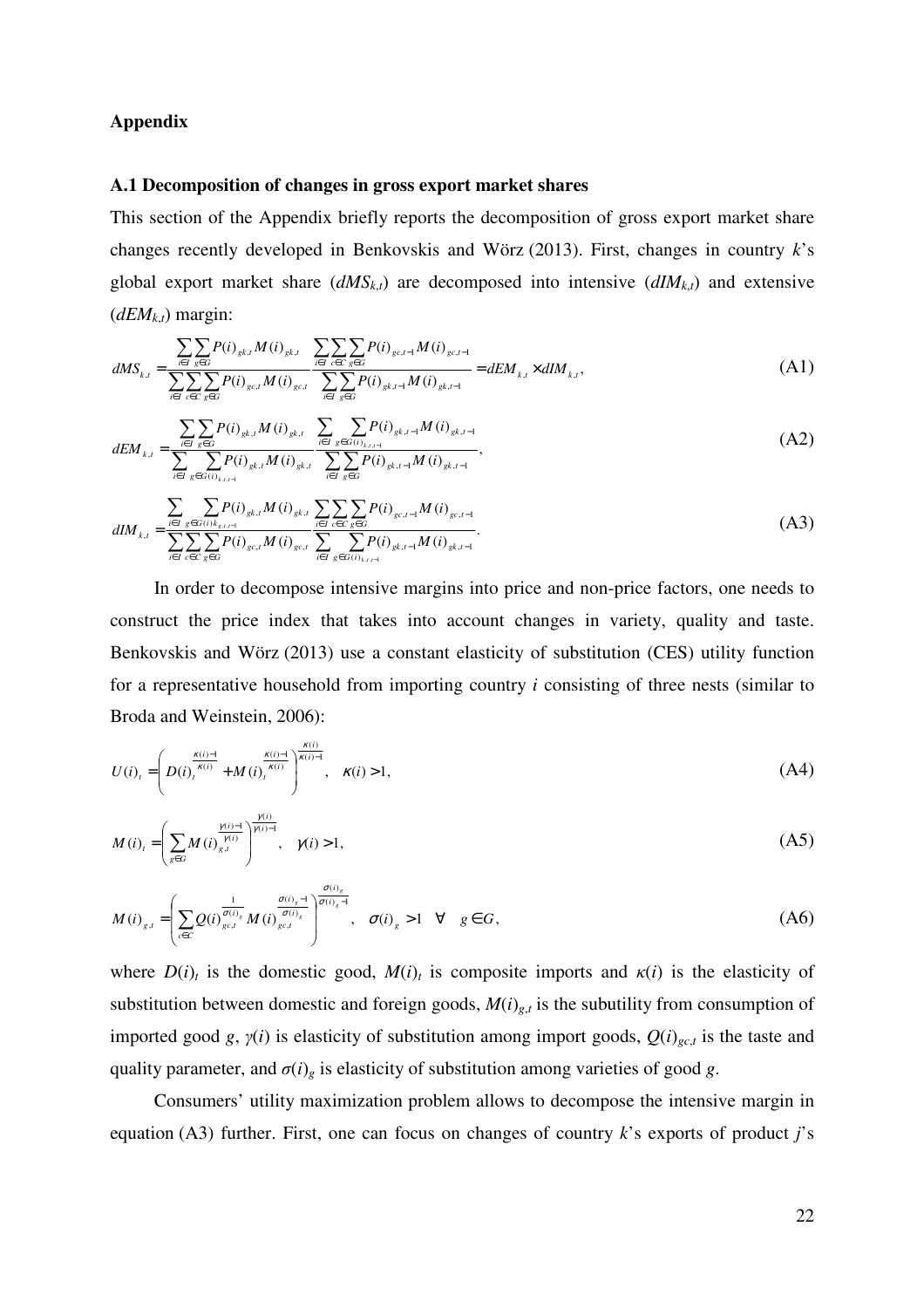nominal share in total imports of country *i*, denoted by  $dIM(i)_{jk,t}$ . By using utility maximization problem in  $(A4)-(A6)$ ,  $dIM(i)_{jk,t}$  can be expressed as:

$$
dIM(i)_{jk,t} = \frac{P(i)_{jk,t} M(i)_{jk,t}}{P(i)_t M(i)_t} \frac{P(i)_{t-1} M(i)_{t-1}}{P(i)_{jk,t-1} M(i)_{jk,t-1}} = \frac{\pi(i)_{jk,t}^{1-\sigma(i)} \left(Q(i)_{jk,t}\right) Q(i)_{jk,t-1}}{\pi(i)_{j,t}^{1-\sigma(i)}} \frac{\pi(i)_{jk,t-1}^{1-\sigma(i)}}{\pi(i)_t^{1-\gamma(i)}},
$$
\n(A7)\n
$$
\pi(i)_{g,c,t} = P(i)_{g,c,t} / P(i)_{g,c,t-1}, \quad \pi(i)_{g,t} = P(i)_{g,t} / P(i)_{g,t-1}, \quad \pi(i)_{t} = P(i)_{t} / P(i)_{t-1},
$$

where  $P(i)_{g,t}$  denotes minimum unit-cost of import good *g* for consumers in country *i*, and  $P(i)$ <sub>t</sub> is minimum unit-cost of total imports of country *i*. Equation (A7) shows that changes in market share are not only driven by price factors but also by changes in export quality or consumer preference (taste) for country *k*'s goods. However, one needs to take into account that minimum unit-costs of imports are driven by non-price factors like changes in variety and quality as well.

Benkovskis and Wörz (2011) extend the work of Feenstra (1994) and Broda and Weinstein (2006) by relaxing assumption of unchanged taste or quality. They introduce an import price index that adds a term to capture changes in taste and quality:

$$
\pi(i)_{g,t} = \prod_{c \in C(i)_g} \pi(i)_{g c,t}^{w(i)_{g c,t}} \left( \frac{\lambda(i)_{g,t}}{\lambda(i)_{g,t-1}} \right)^{\frac{1}{\sigma(i)_g-1}} \prod_{c \in C(i)_g} \left( \frac{Q(i)_{g c,t}}{Q(i)_{g c,t-1}} \right)^{\frac{w(i)_{g c,t}}{1-\sigma(i)_g}}, \quad \pi(i)_t = \prod_{g \in G} \pi(i)_{g,t}^{w(i)_{g,t}}, \tag{A8}
$$

where  $\pi(i)_{g} = P(i)_{g}P(i)_{g} = 1$  and  $P(i)_{g}$  is the price of good g imported from country c. Sato-Vartia weights  $w(i)_{gct}$  and  $w(i)_{g,t}$  are computed using cost shares  $s(i)\frac{M_{gct}}{gct}$  and  $s(i)\frac{M_{gct}}{gct}$  in the two periods as follows:

,

$$
w(i)_{g,c,t} = \frac{\left(s(i)\frac{M}{gc,t} - s(i)\frac{M}{gc,t-1}\right)/\left(\ln s(i)\frac{M}{gc,t} - \ln s(i)\frac{M}{gc,t-1}\right)}{\sum_{c \in C(i)_g} \left(\left(s(i)\frac{M}{gc,t} - s(i)\frac{M}{gc,t-1}\right)/\left(\ln s(i)\frac{M}{gc,t} - \ln s(i)\frac{M}{gc,t-1}\right)\right)}, \quad s(i)_{g,c,t}^M = \frac{P(i)_{gc,t} M(i)_{gc,t}}{\sum_{c \in C(i)_g} P(i)_{gc,t} M(i)_{gc,t}}
$$
  

$$
w(i)_{g,t} = \frac{\left(s(i)\frac{M}{g,t} - s(i)\frac{M}{g,t-1}\right)/\left(\ln s(i)\frac{M}{g,t} - \ln s(i)\frac{M}{g,t-1}\right)}{\sum_{g \in G} \left(\ln s(i)\frac{M}{g,t} - \ln s(i)\frac{M}{g,t-1}\right)}, \quad s(i)_{g,t}^M = \frac{\sum_{g \in G} P(i)_{gc,t} M(i)_{gc,t}}{\sum_{g \in G} \sum_{c \in C(i)_g} P(i)_{gc,t} M(i)_{gc,t}},
$$

while  $\lambda(i)_{g,t}$  and  $\lambda(i)_{g,t-1}$  are Feenstra's (1994) index accounting for changes in variety:

$$
\lambda(i)_{g,t} = \frac{\sum\limits_{c \in C(i)_g} P(i)_{g c,t} M(i)_{g c,t}}{\sum\limits_{c \in C(i)_{g,t}} P(i)_{g c,t} M(i)_{g c,t}}, \quad \lambda(i)_{g,t-1} = \frac{\sum\limits_{c \in C(i)_g} P(i)_{g c,t-1} M(i)_{g c,t-1}}{\sum\limits_{c \in C(i)_{g,t-1}} P(i)_{g c,t-1} M(i)_{g c,t-1}}
$$

Combination of equations (A7) and (A8) leads to the following decomposition of *IM* $(i)$ <sub>*jk*,*t*</sub> into three parts:

.

$$
IM(i)_{jk,t} = \underbrace{PP(i)_{jk,t}CC(i)_{jk,t}QQ(i)_{jk,t}}_{1} = \underbrace{\left(\frac{\pi(i)_{jk,t}}{\prod_{c \in C(i)} \pi(i)^{w(i)_{j \in t}}}\right)^{1-\sigma(i)} \left(\frac{\prod_{c \in C(i)} \pi(i)^{w(i)_{j \in t}}}{\prod_{g \in G} \prod_{c \in C(i)_{g}}} \pi(i)^{w(i)_{g \in t}}\right)^{1-\gamma(i)}}_{1} \times \tag{A9}
$$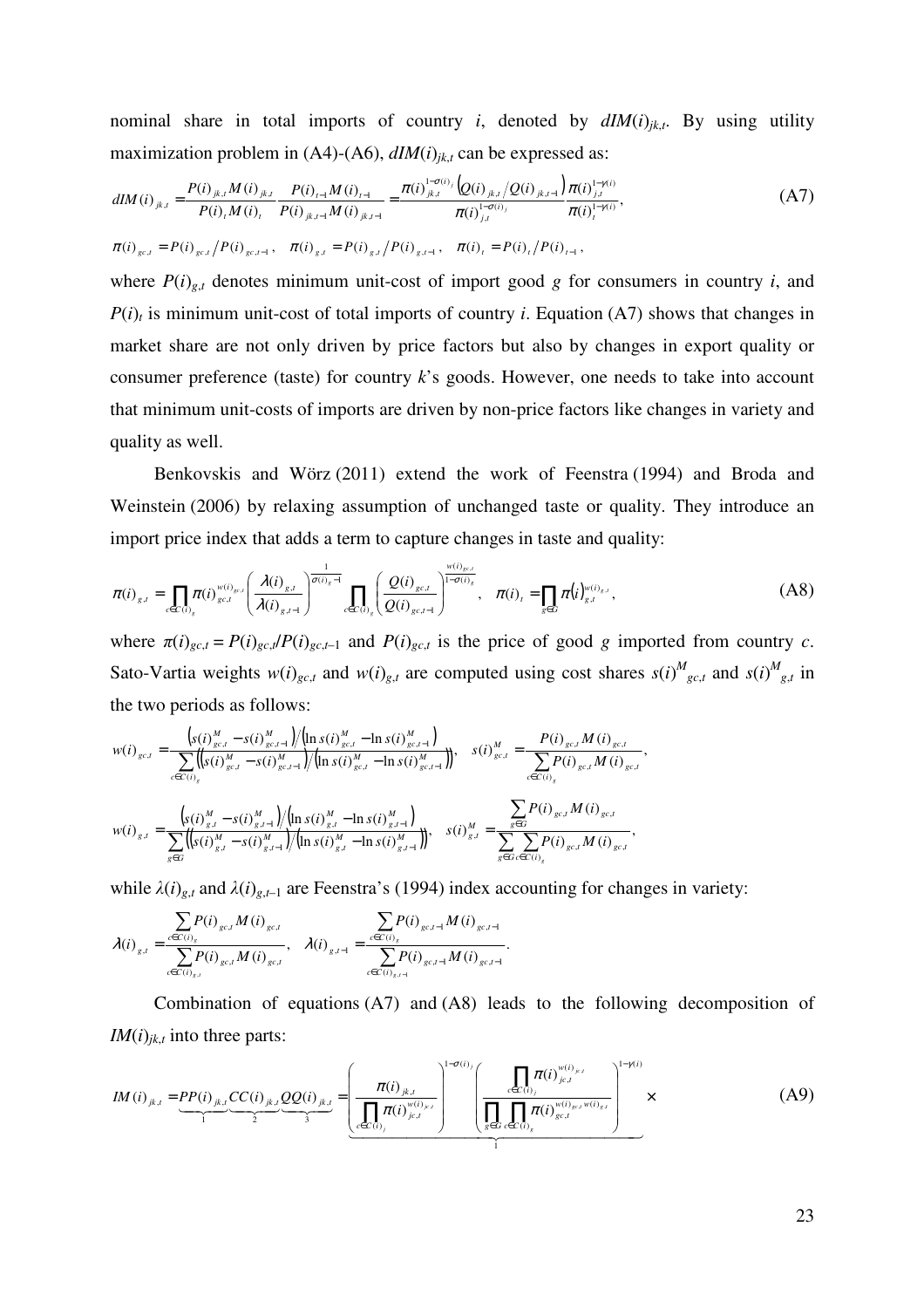

where  $PP(i)_{jk,t}$  is the contribution of price factors to changes of country  $k$ 's exports of product *j*'s nominal share in total imports of a country *i*,  $CC(i)_{jk,t}$  is the contribution of changes in the set of exporters (i.e. changes in set of competitors) and  $QQ(i)_{jk,t}$  is the contribution of other non-price factors. The third term of equation (A9) is unobservable, but it can be easily obtained as residual. Equation (A10) extracts three main components: contribution of price factors (1), contribution of changes in the set of exporters (2), and contribution of other nonprice factors (3), proxied by observable variables:

$$
IM (i)_{jk,l} = \left( \frac{\pi(i)_{jk,l}}{\prod_{c \in C(i)_j} \pi(i)^{w(i)_{k,l}}}\right)^{1-\sigma(i)} \left( \frac{\prod_{c \in C(i)_j} \pi(i)^{w(i)_{c,l}}}{\prod_{g \in G} \pi(i)^{w(i)_{g,c,l}w(i)_{s,l}}}\right)^{1-\gamma(i)} \times \left( \frac{\lambda(i)_{j,l}}{\lambda(i)_{j,l-1}}\right)^{\frac{\gamma(i)-\sigma(i)_j}{1-\sigma(i)_j}} \frac{\left(\frac{\lambda(i)_{j,l}}{\lambda(i)_{j,l-1}}\right)^{1-\gamma(i)_{j}}}{\frac{\gamma(i)-\sigma(i)_j}{1-\sigma(i)_j}} \prod_{g \in G} \left( \frac{\lambda(i)_{g,l}}{\lambda(i)_{g,l-1}}\right)^{w(i)_{g,l}} \times \left( \frac{\lambda(i)_{j,l}}{\lambda(i)_{j,l-1}}\right)^{\frac{\gamma(i)-\sigma(i)_j}{1-\sigma(i)_j}} \frac{\left(\frac{\lambda(i)_{j,l}}{\lambda(i)_{j,l-1}}\right)^{w(i)_{j,l-1}}}{\left(\frac{\lambda(i)_{jk,l}}{\lambda(i)_{j,l-1}}\right)^{\sigma(i)_{j,l}}} \times \frac{\mu(i)_{jk,l}}{\left(\frac{\lambda(i)_{j,l}}{\prod_{g \in G} \pi(i)^{w(i)_{j,c,l}w(i)_{s,l}}}\right)^{\gamma(i)} \left(\frac{\lambda(i)_{j,l}}{\lambda(i)_{j,l-1}}\right)^{\gamma(i)} \prod_{g \in G} \left( \frac{\lambda(i)_{j,l}}{\lambda(i)_{j,l-1}}\right)^{\frac{\sigma(i)-\gamma(i)}{1-\sigma(i)_j}} \prod_{g \in G} \left( \frac{\lambda(i)_{g,l}}{\lambda(i)_{g,l-1}}\right)^{\frac{\gamma(i)-\sigma(i)_j}{1-\sigma(i)_j}}.
$$
\n(A10)

Finally, Benkovskis and Wörz (2013) aggregate up to the intensive margin of world market share growth taking into account shifts in the country's share of world imports, *DS*(*i*)*t*:

3

$$
IM_{k,t} = \sum_{i \in I} s(i)_{k,t-1}^{X} DS(i)_{t} IM(i)_{k,t} = \sum_{i \in I} \sum_{g \in G} s(i)_{k,t-1}^{X} s(i)_{g,k,t-1}^{X} DS(i)_{t} IM(i)_{g,k,t},
$$
\n(A11)  
\n
$$
DS(m)_{t} = \frac{\sum_{e \in C} \sum_{g \in G} P(m)_{g \in J} M(m)_{g \in J}}{\sum_{i \in I} \sum_{e \in C} \sum_{g \in G} P(i)_{g \in J} M(i)_{g \in J}} \sum_{e \in C} \sum_{g \in G} P(m)_{g \in J-1} M(m)_{g \in J-1},
$$
\n
$$
s(i)_{k,t}^{X} = \frac{\sum_{g \in G} P(i)_{g,k,t} M(i)_{g,k,t}}{\sum_{i \in I} \sum_{g \in G} P(i)_{g,k,t} M(i)_{g,k,t}}, \quad s(i)_{j,k,t}^{X} = \frac{P(i)_{j,k,t} M(i)_{j,k,t}}{\sum_{g \in G} P(i)_{g,k,t} M(i)_{g,k,t}}.
$$
\n(A11)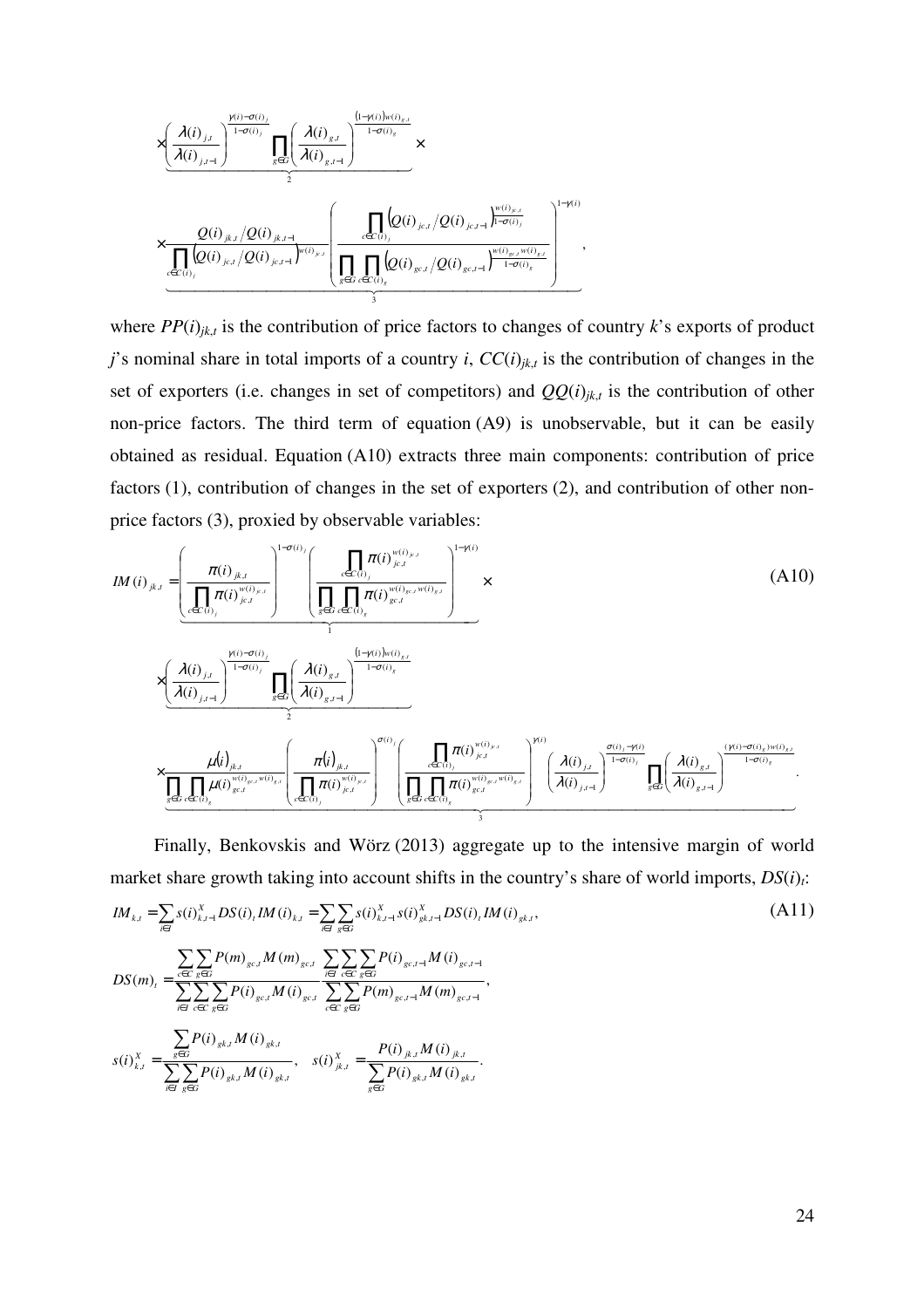Thus, the intensive margin of changes in gross export market share is decomposed into four parts: changes in price factors, changes in the set of competitors, changes in non-price factors, and global demand shifts.

## **A.2. Decomposition of the intensive margin of value-added export market share changes**

The share of country *k*'s VASF exports in total imports of a country *i*,  $IM(i)_{k,t}$ <sup>VASF</sup>, can be rearranged in the following way:

$$
IM(i)_{k,t}^{VASF} = \frac{\sum_{c \in C} \sum_{g \in G(i)_{c,t,t-1}} P(i)_{g c,t} M(i)_{g c,t} V(k)_{g c,t}}{\sum_{c \in C} \sum_{g \in G} P(i)_{g c,t} M(i)_{g c,t}} = \frac{\sum_{c \in C} \sum_{g \in G(i)_{c,t,t-1}} P(i)_{g c,t} M(i)_{g c,t}}{P(i), M(i),}
$$
\n
$$
= \sum_{c \in C} \sum_{g \in G(i)_{c,t,t-1}} \frac{P(i)_{g c,t} M(i)_{g c,t} V(k)_{g c,t}}{P(i)_{g,t} M(i)_{g,t}} = \frac{P(i)_{g,t} M(i)_{g,t}}{P(i), M(i),}
$$
\n(A12)

The first order conditions of the consumer utility maximization problem (A4)-(A6) s.t. budget constraints are the following:

$$
M(i)_{gct} = Q(i)_{gct} P(i)_{gct}^{\sigma(i)_s} U(i)_{t}^{\pi(i)} M(i)_{t}^{\pi(i)} M(i)_{t}^{\pi(i)} M(i)_{s,t}^{\sigma(i)_s} M(i)_{s}^{\pi(i)} \lambda(i)_{t}^{\sigma(i)_s}, \qquad (A13)
$$

where  $\lambda(i)$ <sub>t</sub> is Lagrange multiplier. By rearranging and summing over *c* one can obtain the following expression:

$$
M(i)_{g,t} = P(i)_{g,t}^{-\gamma(i)} U(i)_{t}^{\frac{\gamma(i)}{\kappa(i)}} M(i)_{t}^{1-\frac{\gamma(i)}{\kappa(i)}} \lambda(i)_{t}^{\gamma(i)}.
$$
\n(A14)

From (A12), (A13) and (A14) follows that country *k*'s VASF exports share in total imports of a country *i* is driven by minimum unit-costs, taste and quality parameters and value-added share of country *k* in the production of various goods exported to destination market *i*:

$$
IM(i)_{k,t}^{VASF} = \sum_{c \in C} \sum_{g \in G(i)_{c,t,t-1}} \frac{P(i)_{gc,t}^{1-\sigma(i)} Q(i)_{gc,t} V(k)_{gc,t}}{P(i)_{g,t}^{1-\sigma(i)} P(i)_{g,t}^{1-\gamma(i)}} \tag{A15}
$$

Using the fact that  $dIM(i)_{k,t}^{VASF} = IM(i)_{k,t}^{VASF}/IM(i)_{k,t-1}^{VASF}$ , and combining it with import price index in (A8), one can obtain VASF market share decomposition described in (5).

#### **A.3. Log-linear approximation of VASF market share decomposition**

The system of equations (4)-(7) has an unpleasant property to be a combination of sums and multiplications, which complicates the decomposition. For empirical applications it is more convenient to use log-linear approximation of the market share decomposition:<sup>5</sup>

 5 We log-linearise around the constant state (no changes in volumes or prices between periods *t* and *t*–1). Although the log-linear approximation works well only for small changes, it is still valid in this application. First, we apply log-linear approximation for year-to-year changes in volumes or prices, which are much smaller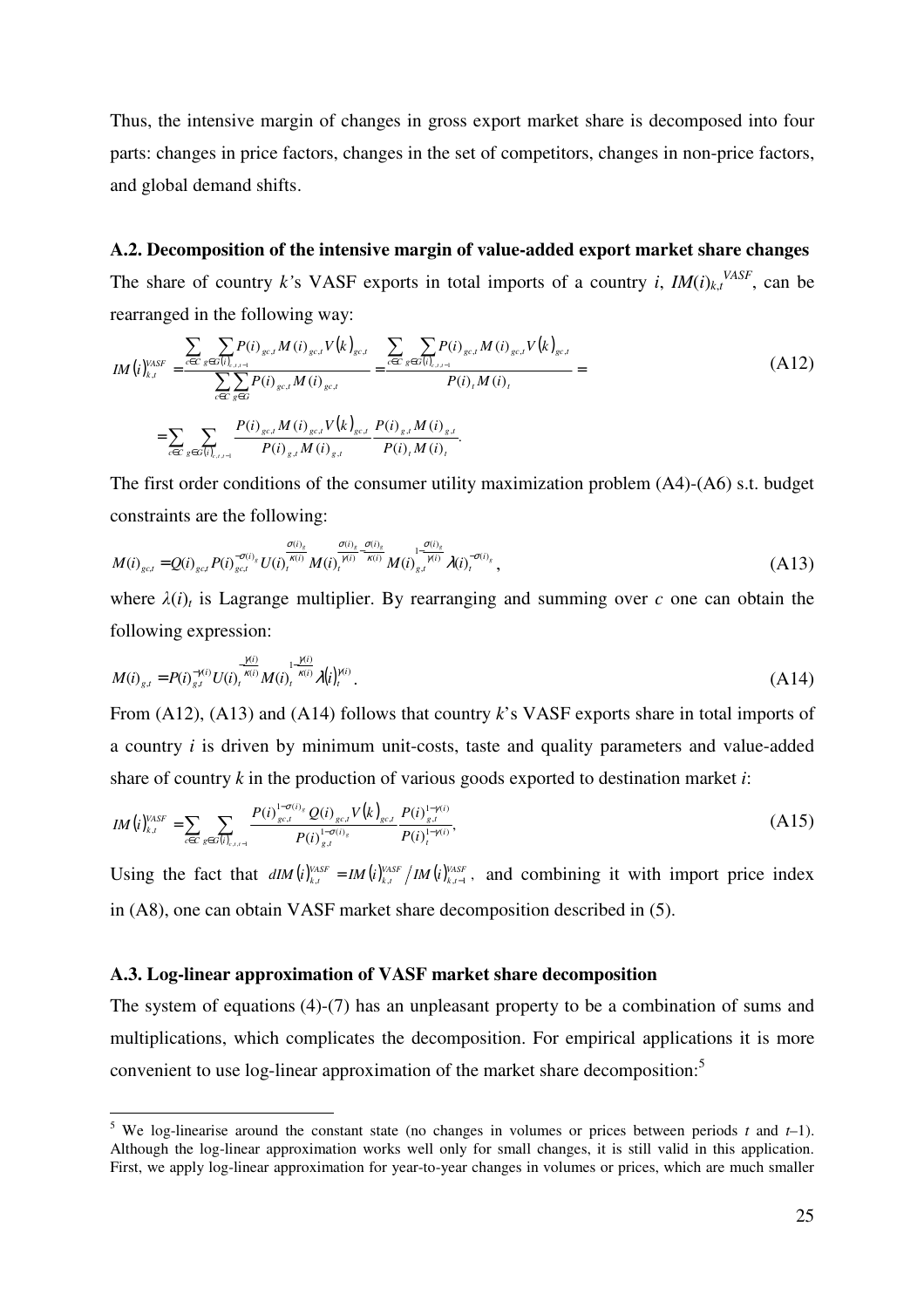$$
dms_{k,t}^{VASF} \approx dem_{k,t}^{VASF} + pp_{k,t}^{VASF} + cc_{k,t}^{VASF} + qq_{k,t}^{VASF} + vv_{k,t}^{VASF} + ds_{k,t},
$$
\n(A16)

where log changes of country *k*'s market shares changes  $(dms_{k,t}^{VASF})$  are defined as

$$
dms_{k,t}^{VASF} = \ln\left(\sum_{i\in I}\sum_{c\in C}\sum_{g\in G}P(i)_{gc,t}M(i)_{gc,t}V(k)_{gc,t}\right) - \ln\left(\sum_{i\in I}\sum_{c\in C}\sum_{g\in G}P(i)_{gc,t-1}M(i)_{gc,t-1}V(k)_{gc,t-1}\right) - \ln\left(\sum_{i\in I}\sum_{c\in C}\sum_{g\in G}P(i)_{gc,t}M(i)_{gc,t-1}M(i)_{gc,t-1}M(i)_{gc,t-1}\right) - \ln\left(\sum_{i\in I}\sum_{c\in C}\sum_{g\in G}P(i)_{gc,t}M(i)_{gc,t-1}M(i)_{gc,t-1}M(i)_{gc,t-1}\right) - \ln\left(\sum_{i\in I}\sum_{c\in C}\sum_{g\in G}P(i)_{gc,t}M(i)_{gc,t-1}M(i)_{gc,t-1}M(i)_{gc,t-1}M(i)_{gc,t-1}\right) - \ln\left(\sum_{i\in I}\sum_{c\in C}\sum_{g\in G}P(i)_{gc,t}M(i)_{gc,t-1}M(i)_{gc,t-1}M(i)_{gc,t-1}M(i)_{gc,t-1}M(i)_{gc,t-1}M(i)_{gc,t-1}M(i)_{gc,t-1}M(i)_{gc,t-1}M(i)_{gc,t-1}M(i)_{gc,t-1}M(i)_{gc,t-1}M(i)_{gc,t-1}M(i)_{gc,t-1}M(i)_{gc,t-1}M(i)_{gc,t-1}M(i)_{gc,t-1}M(i)_{gc,t-1}M(i)_{gc,t-1}M(i)_{gc,t-1}M(i)_{gc,t-1}M(i)_{gc,t-1}M(i)_{gc,t-1}M(i)_{gc,t-1}M(i)_{gc,t-1}M(i)_{gc,t-1}M(i)_{gc,t-1}M(i)_{gc,t-1}M(i)_{gc,t-1}M(i)_{gc,t-1}M(i)_{gc,t-1}M(i)_{gc,t-1}M(i)_{gc,t-1}M(i)_{gc,t-1}M(i)_{gc,t-1}M(i)_{gc,t-1}M(i)_{gc,t-1}M(i)_{gc,t-1}M(i)_{gc,t-1}M(i)_{gc,t-1}M(i)_{gc,t-1}M(i)_{gc,t-1}M(i)_{gc,t-1}M(i)_{gc,t-1}M(i)_{gc,t-1}M(i)_{gc,t-1}M(i)_{gc
$$

These are decomposed into six parts. Extensive margins of log changes of country *k*'s market share changes,  $dem_{k,t}^{VASF}$ , defined as:

$$
dem_{k,t}^{VASF} = \ln \left( \sum_{i \in I} \sum_{c \in C} \sum_{g \in G} P(i)_{g c, t} M(i)_{g c, t} V(k)_{g c, t} \right) - \ln \left( \sum_{i \in I} \sum_{c \in C} \sum_{g \in G} P(i)_{g c, t-1} M(i)_{g c, t-1} V(k)_{g c, t-1} \right) - \ln \left( \sum_{i \in I} \sum_{c \in C} \sum_{g \in G(i)_{c, t, t-1}} P(i)_{g c, t} V(k)_{g c, t} \right) + \ln \left( \sum_{i \in I} \sum_{c \in C} \sum_{g \in G(i)_{c, t, t-1}} P(i)_{g c, t-1} M(i)_{g c, t-1} V(k)_{g c, t-1} \right).
$$
\n(A18)

The remaining part (intensive margins) is further decomposed into five components. First is price component of market shares' log changes, *pp<sup>k</sup>*,*<sup>t</sup> VASF* :

$$
pp_{k,t}^{VASF} = \sum_{i \in I} \tilde{s}(i)_{k,t}^{X} pp(i)_{k,t}^{VASF},
$$
\n
$$
pp(i)_{k,t}^{VASF} = \sum_{g \in G(i)_{c,y,y-1}} \sum_{c \in C} w(k,i)_{g c,t}^{VASF} \left( \left( 1 - \sigma(i)_{g} \right) \ln \pi(i)_{g c,t} - \left( \gamma(i) - \sigma(i)_{g} \right) \sum_{m \in C(i)_{j}} w(i)_{g m,t} \ln \pi(i)_{g m,t} \right) -
$$
\n(A19)

(1 )( ) )( )( ln )( , ( ) ∑ ∑ , , , ∈ ∈ − − *j i G m C jm t tj jm t g* γ *i w i w i* <sup>π</sup> *i*

where weights  $\tilde{s}(i)_{k,t}^X$  are defined as Tornquist shares of country *k*'s export structure:

$$
\widetilde{s}(i)_{k,t}^{X} = 0.5s(i)_{k,t}^{X} + 0.5s(i)_{k,t-1}^{X}.
$$

 $\overline{a}$ 

Second is competitors' set component of market shares' log changes,  $cc_{k,t}^{VASF}$ .

$$
cc_{k,t}^{\text{VAST}} = \sum_{i \in I} \sum_{g \in G(i)_{c,y,y-1}} \sum_{c \in C} \tilde{s}(i)_{k,t}^{X} w(k,i)_{g c,t}^{\text{VAST}} \frac{\gamma(i) - \sigma(i)_{g}}{1 - \sigma(i)_{g}} \left( \ln \lambda(i)_{g,t} - \ln \lambda(i)_{g,t-1} \right) + + \sum_{i \in I} \tilde{s}(i)_{k,t}^{X} w(k,i)_{g c,t}^{\text{VAST}} \frac{\left(1 - \gamma(i)\right) w(i)_{g,t}}{1 - \sigma(i)_{g}} \sum_{j \in G} \left( \ln \lambda(i)_{j,t} - \ln \lambda(i)_{j,t-1} \right)
$$
(A20)

Third component are non-price factors of market shares' log changes,  $qq_{k,t}^{VASF}$ .

$$
qq_{k,t}^{VASF} = \sum_{i \in I} \tilde{s}(i)_{k,t}^{X} qq(i)_{k,t}^{VASF},
$$
\n
$$
qq(i)_{k,t}^{VASF} = \sum_{g \in G(i)_{c,y,y=1}} \sum_{c \in C} w(k,i)_{g \in J}^{VASF} \left( \ln \mu(i)_{g \in J} \sigma(i)_{g} \ln \pi(i)_{g \in J} + (\gamma(i) - \sigma(i)_{g}) \sum_{m \in C(i)_{j}} w(i)_{g m, J} \ln \pi(i)_{g m, J} \right) -
$$
\n(A21)

$$
\sum_{j \in G} \sum_{m \in C(i)_{s}} w(i)_{j,m,t} w(i)_{j,t} \ln \mu(i)_{j,m,t} - \gamma(i) \sum_{j \in G} \sum_{m \in C(i)_{s}} w(i)_{j,m,t} w(i)_{j,t} \ln \pi(i)_{j,m,t} +
$$

than the cumulated changes. Second, the results reported in Charts 2 and 3 show the adequacy of log-linear approximation for G7 and BRIC countries (it should be noted that missing unit values data induce large part of the discrepancy).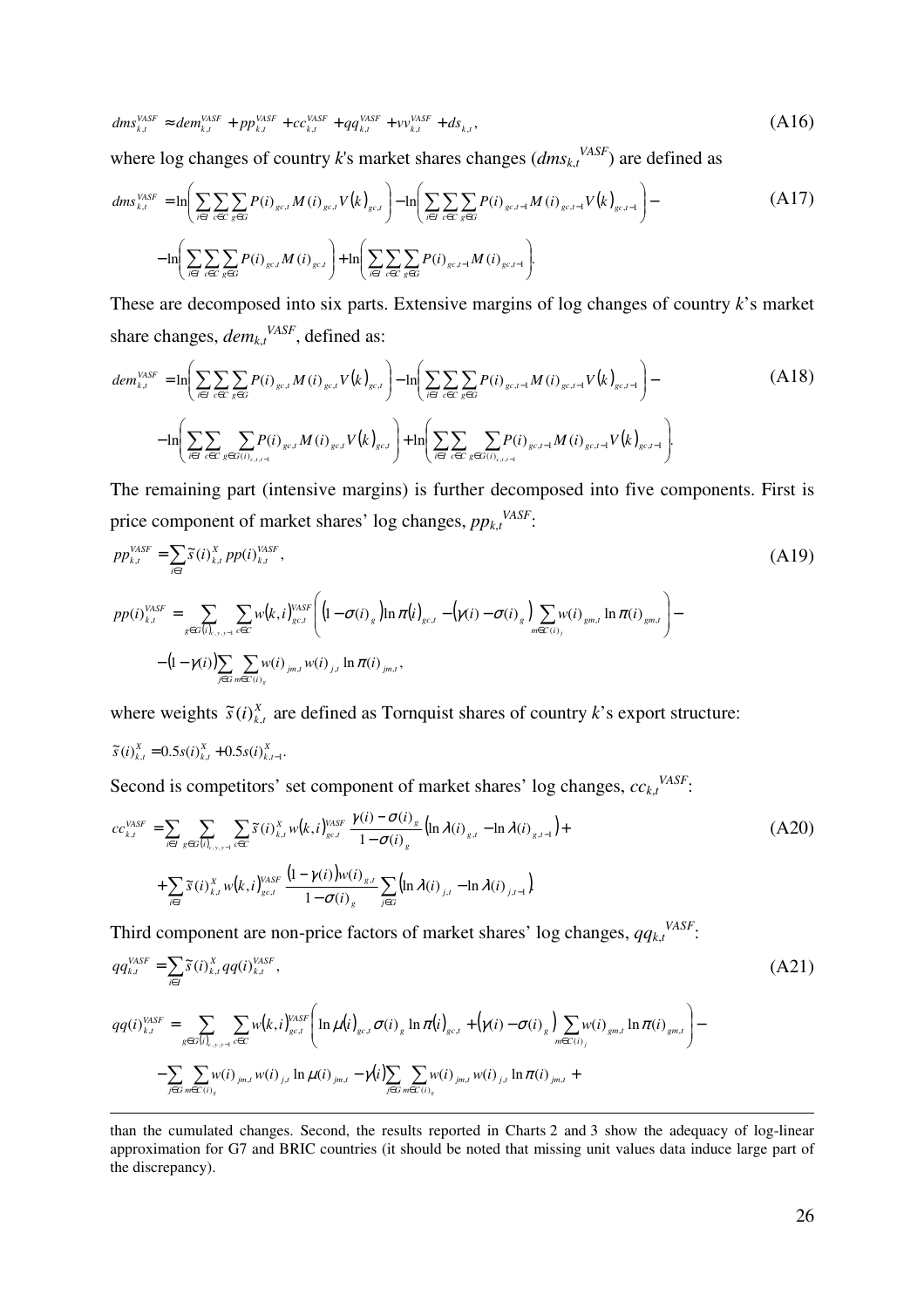$$
\left(\sum_{g\in G(i)_{c,y,y-1}}\sum_{c\in C}w(k,i)_{g\in J}^{VASF}\frac{\sigma(i)_{g}-\gamma(i)}{1-\sigma(i)_{g}}\left(\ln\lambda(i)_{g,I}-\ln\lambda(i)_{g,I-1}\right)+\frac{(\gamma(i)-\sigma(i)_{g})w(i)_{g,I}}{1-\sigma(i)_{g}}\sum_{j\in G}\left(\ln\lambda(i)_{j,I}-\ln\lambda(i)_{j,I-1}\right)\right).
$$

Fourth are shifts in production chains in log changes,  $v v_{k,t}^{VASF}$ .

$$
\nu v_{k,t}^{\text{VAST}} = \sum_{i \in I} \sum_{g \in G(i)_{c,y,y-1}} \sum_{c \in C} \tilde{s}(i)_{k,t}^X w(k,i)_{gc,t}^{\text{VAST}} \left( \ln V(k)_{gc,t} - \ln V(k)_{gc,t-1} \right)
$$
\n(A22)

Finally, fifth is the demand structure component of market shares' log changes, *ds<sup>k</sup>*,*<sup>t</sup>*:

$$
ds_{k,t} = \sum_{i \in I} \tilde{s}(i)_{k,t}^{X} ds(i)_{t},
$$
\n
$$
ds(m)_{t} = \ln \left( \sum_{c \in C} \sum_{g \in G} P(m)_{gc,t} M(m)_{gc,t} \right) - \ln \left( \sum_{i \in I} \sum_{c \in C} \sum_{g \in G} P(i)_{gc,t} M(i)_{gc,t} \right) - \ln \left( \sum_{c \in C} \sum_{g \in G} P(m)_{gc,t-1} M(m)_{gc,t-1} \right) + \ln \left( \sum_{i \in I} \sum_{c \in C} \sum_{g \in G} P(i)_{gc,t-1} M(i)_{gc,t-1} \right).
$$
\n(A23)

#### **A.4. Elasticities of substitution between varieties**

We estimate elasticities of substitution between varieties according to the methodology proposed by Feenstra (1994) and later applied by Broda and Weinstein (2006). To derive the elasticity of substitution, one needs to specify both demand and supply equations. The demand equation is defined by re-arranging the minimum unit-cost function in terms of market share, taking first differences and ratios to a reference country *l*:

$$
\Delta \ln \frac{s(i)_{gcl}^{M}}{s(i)_{gcl}^{M}} = -\left(\sigma(i)_{g} - 1\right) \Delta \ln \frac{P(i)_{gcl}}{P(i)_{gcl}} + \varepsilon(i)_{gcl},\tag{A24}
$$

where  $\varepsilon(i)_{g,c,t} = \Delta \ln Q(i)_{g,c,t} + \zeta(i)_{g,c,t}$ , and  $\zeta(i)_{g,c,t}$  is an error term (due to e.g. measurement error) in the demand equation. Following Feenstra (1994) and Broda and Weinstein (2006) we treat  $\varepsilon(i)_{gct}$  as an unobserved random variable, reflecting changes in the quality of product variables. Note, that  $Q(i)_{g,c,t}$  reflects fundamental characteristics of a particular variety and should be treated as exogenous.

The export supply equation relative to country *l* is given by:

$$
\Delta \ln \frac{P(i)_{g c,t}}{P(i)_{g l,t}} = \frac{\omega(i)_g}{1 + \omega(i)_g} \Delta \ln \frac{s(i)_{g c,t}^M}{s(i)_{g l,t}^M} + \delta(i)_{g c,t},
$$
\n(A25)

where  $\omega(i)$ <sub>g</sub>  $\geq 0$  is the inverse supply elasticity assumed to be the same across partner countries, and  $\delta(i)_{g,c,t}$  is an error term of supply equation which is assumed to be independent of *ε*(*i*)*gc*,*<sup>t</sup>* .

A nasty feature of the system of (A24) and (A25) is the absence of exogenous variables to identify and estimate elasticities. To get the estimates, we transform the system of two equations into a single equation by exploiting the insight of Leamer (1981) and the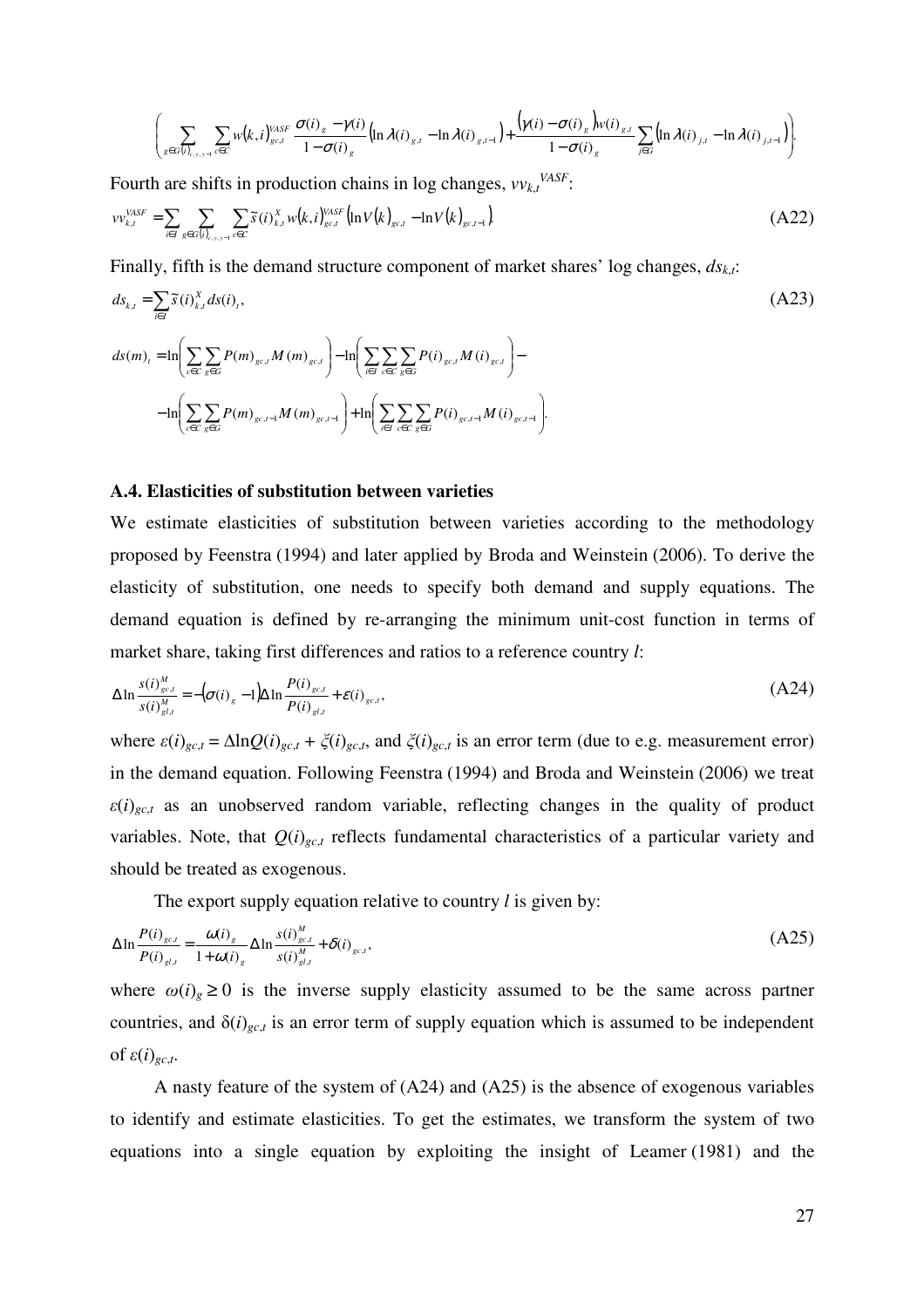independence of errors  $\varepsilon(i)_{gc,t}$  and  $\delta(i)_{gc,t}$ <sup>6</sup>. This is done by multiplying both sides of the equations. After transformation, the following equation is obtained:

$$
\left(\Delta \ln \frac{P(i)_{gcl}}{P(i)_{gl,t}}\right)^{2} = \theta_{i} \left(\Delta \ln \frac{s(i)_{gcl}^{M}}{s(i)_{gl,t}^{M}}\right)^{2} + \theta_{2} \left(\Delta \ln \frac{P(i)_{gcl}}{P(i)_{gl,t}}\right) \left(\Delta \ln \frac{s(i)_{gcl}^{M}}{s(i)_{gl,t}^{M}}\right) + u(i)_{gcl},
$$
\n
$$
\theta_{i} = \frac{\omega(i)_{g}}{\left(1 + \omega(i)_{g}\right)\left(\sigma(i)_{g} - 1\right)}, \quad \theta_{2} = \frac{1 - \omega(i)_{g}\left(\sigma(i)_{g} - 2\right)}{\left(1 + \omega(i)_{g}\right)\left(\sigma(i)_{g} - 1\right)}, \quad u(i)_{gcl} = \varepsilon(i)_{gcl}, \delta(i)_{gcl}.
$$
\n(A26)

Note that the evaluation of  $\theta_1$  and  $\theta_2$  leads to inconsistent estimates, as relative price and relative market share are correlated with the error  $u(i)_{g,c,t}$ . Broda and Weinstein (2006) argue that it is possible to obtain consistent estimates by exploiting the panel nature of data and define a set of moment conditions for each good *g*. If estimates of elasticities are imaginary or of the wrong sign the grid search procedure is implemented. Broda and Weinsten (2006) also address the problem of measurement error and heteroskedasticity by adding a term inversely related to the quantity and weighting the data according to the amount of trading flows. A recent papers by Soderbery (2010, 2012), however, reports that this methodology generates severely biased elasticity estimates (median elasticity of substitution is overestimated by over 35%). Soderbery (2010, 2012) proposes the use of a Limited Information Maximum Likelihood (LIML) estimator instead. Where estimates of elasticities are not feasible  $(\hat{q} < 0)$ , nonlinear constrained LIML is implemented. Monte Carlo analysis performed by Soderbery (2010, 2012) demonstrates that this hybrid estimator corrects small sample biases and constrained search inefficiencies. It further shows that Feenstra's (1994) original method of controlling measurement error with a constant and correcting for heteroskedasticity by the inverse of the estimated residuals performs well. We thus follow Soderbery (2010, 2012) and use hybrid estimator combining LIML with a constrained nonlinear LIML to estimate elasticities of substitution between varieties using the Feenstra's (1994) method.

 $\overline{a}$ 

<sup>&</sup>lt;sup>6</sup> The independence assumption relies on the assumption that taste and quality does not enter the residual of the relative supply equation ( $\delta(i)_{gc,t}$ ). If this does not hold, then errors are not independent, since changes in taste and quality enter  $\varepsilon(i)_{g,c}$ . The assumption of the irrelevance for the supply function seems realistic for taste (if we ignore the possibility that taste is manipulated by advertisement; however, advertisement costs can be viewed as fixed, which should reduce the correlation with the error term). But it is difficult to argue that changes in physical quality of a product should not affect the *δ*(*i*)*gc*,*<sup>t</sup>* . The empirical literature did not address this issue until now and the size of induced bias is unclear.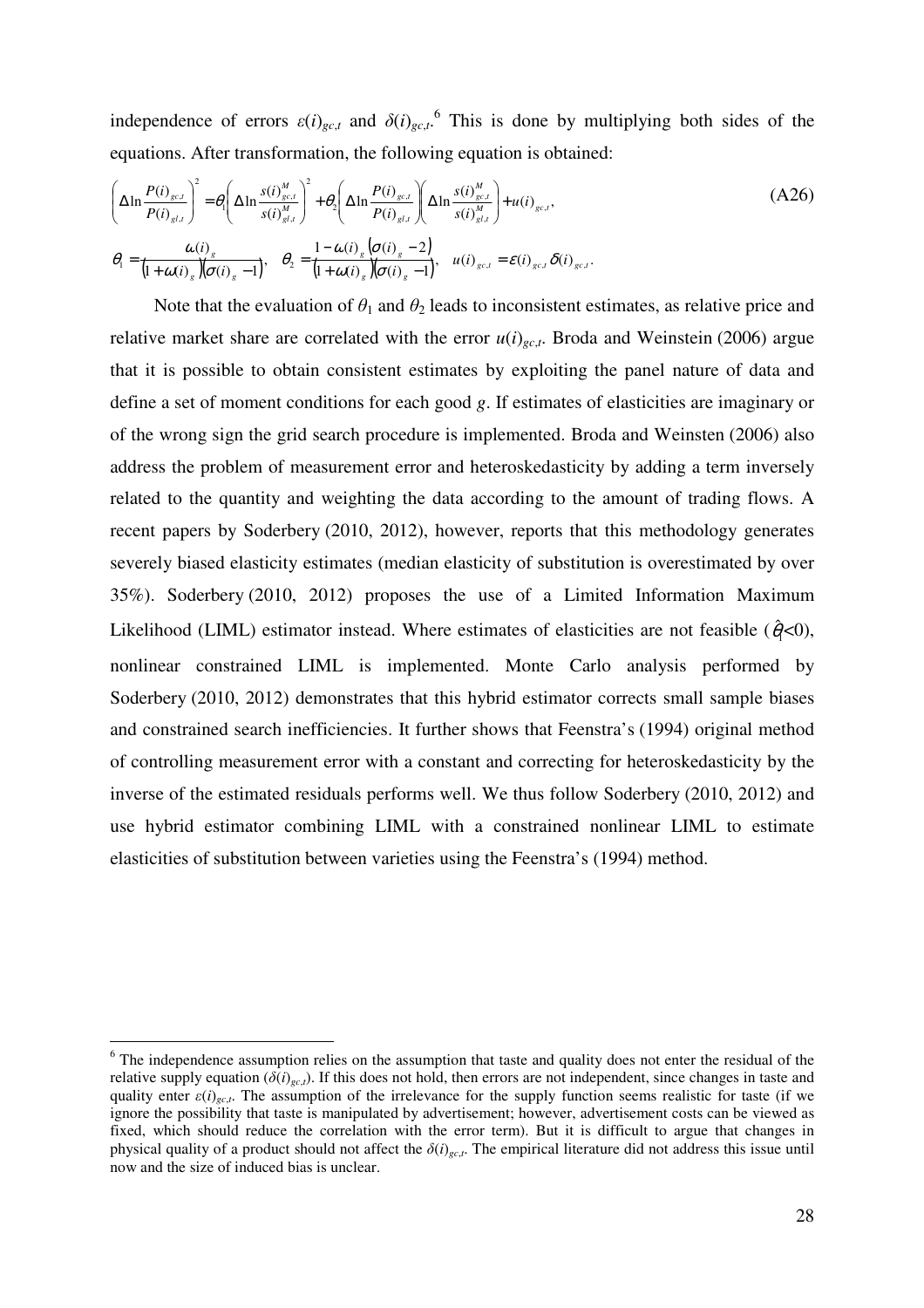|                      | No. of<br>estimated<br>elasticities | Mean    | Minimum | Maximum | $25^{\text{th}}$<br>percentile | Median | $75^{\text{th}}$<br>percentile |
|----------------------|-------------------------------------|---------|---------|---------|--------------------------------|--------|--------------------------------|
| <b>United States</b> | 1263                                | 6053.56 | 1.0657  | 97707   | 2.10                           | 3.60   | 15.66                          |
| China                | 1278                                | 4378.92 | 1.0328  | 95774   | 2.55                           | 4.84   | 23.51                          |
| Germany              | 1736                                | 144.95  | 1.1122  | 88870   | 2.46                           | 3.99   | 7.54                           |
| Japan                | 1541                                | 737.30  | 1.0818  | 84967   | 1.99                           | 3.05   | 5.56                           |
| France               | 1790                                | 78.44   | 1.0040  | 65741   | 2.27                           | 3.56   | 6.50                           |
| United Kingdom       | 1808                                | 10.56   | 1.0577  | 8007    | 1.96                           | 2.95   | 5.19                           |
| Italy                | 1793                                | 34.77   | 1.0024  | 41792   | 2.18                           | 3.41   | 6.53                           |
| Korea                | 1494                                | 48.72   | 1.0226  | 39413   | 2.25                           | 3.33   | 5.78                           |
| Hong Kong (China)    | 1175                                | 5511.42 | 1.0052  | 98765   | 2.62                           | 5.56   | 1650.2                         |
| <b>Netherlands</b>   | 1571                                | 337.74  | 1.0047  | 50732   | 2.17                           | 3.43   | 7.96                           |

**Table A.1. Elasticities of substitution between varieties for final use products (top 10 importers)** 

Note: Calculated using UN Comtrade data for disaggregated imports of 188 countries using equation (A26). The estimates are based on data between 1996 and 2011 for 244 exporters.